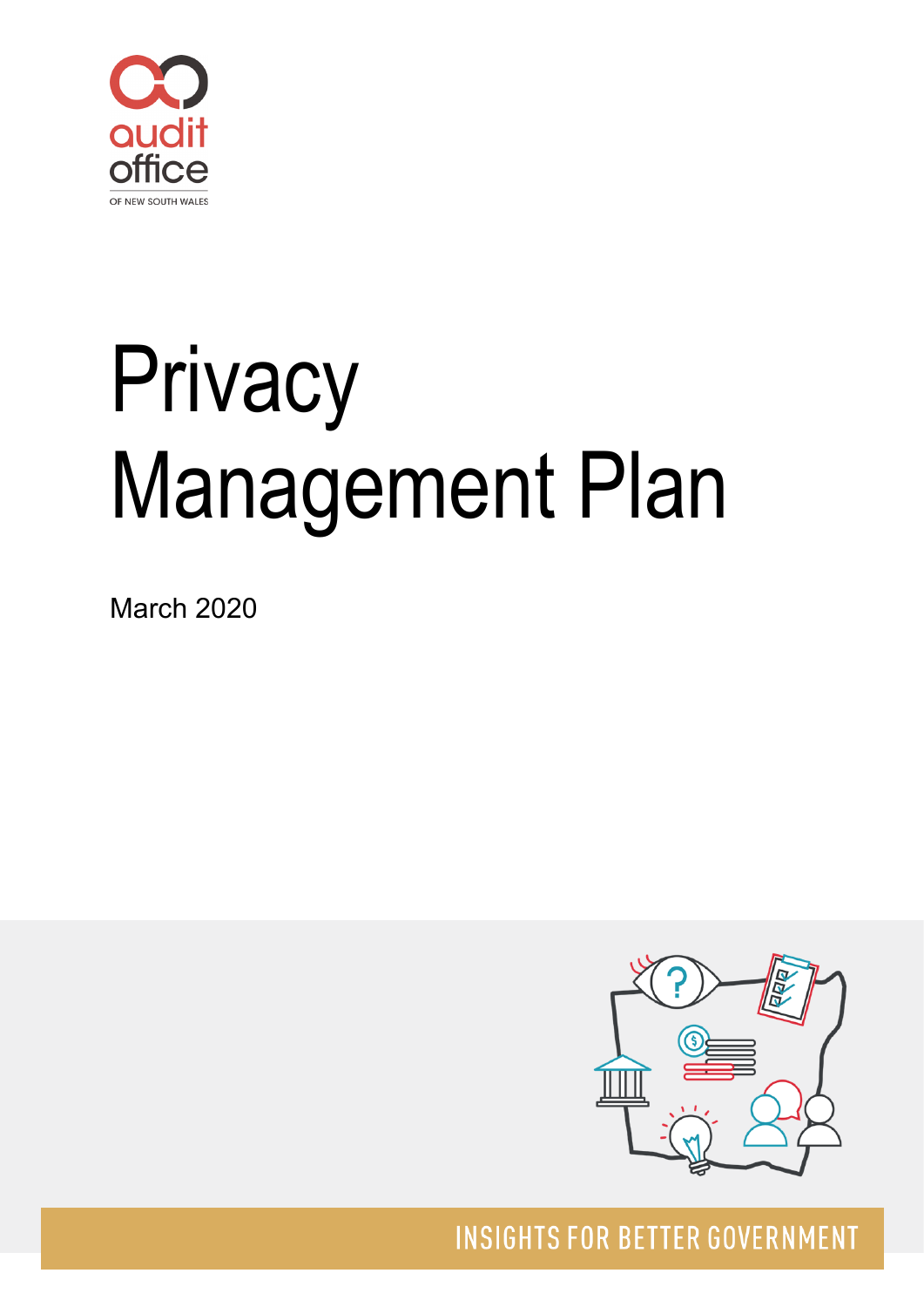## contents

| 1.  | Introduction                                                 | 1               |
|-----|--------------------------------------------------------------|-----------------|
| 2.  | <b>About the Audit Office</b>                                | 1               |
| 3.  | Legislative framework                                        | 1               |
| 4.  | Policy and procedure development                             | $\mathbf{2}$    |
| 5.  | <b>Promoting the Plan</b>                                    | $\mathbf{2}$    |
| 5.1 | Audit Office staff                                           | $\overline{2}$  |
| 5.2 | Public awareness                                             | $\overline{2}$  |
| 6.  | <b>The Privacy Contact Officer</b>                           | 3               |
| 7.  | How the Audit Office manages personal and health information | $\mathbf{3}$    |
| 7.1 | Functions of the Audit Office                                | 3               |
| 7.2 | Collection                                                   | 4               |
| 7.3 | Storage                                                      | $\overline{7}$  |
| 7.4 | Access and accuracy                                          | 8               |
| 7.5 | Use                                                          | 9               |
| 7.6 | <b>Disclosure</b>                                            | 10              |
| 8.  | Breaches of the Privacy Act and the Health Records Act       | 11              |
| 8.1 | Data Breach Management Policy                                | 11              |
| 9.  | <b>Review rights and complaints</b>                          | 11              |
| 9.1 | Complaints                                                   | 11              |
| 9.2 | Internal review                                              | 11              |
| 9.3 | External review by the NSW Civil and Administrative Tribunal | 12              |
| 9.4 | Complaints to the Privacy Commissioner                       | 12 <sup>2</sup> |
| 10. | <b>Contacting the Audit Office</b>                           | 12              |
| 11. | <b>Review</b>                                                | 12              |
|     | Appendix 1: About NSW's privacy laws                         | 13              |
| 1.  | The Privacy Act and personal information                     | 13              |
| 1.1 | About personal information                                   | 13              |
| 1.2 | Information protection principles (IPPs)                     | 13              |
| 1.3 | Exemptions to the IPPs                                       | 14              |
| 1.4 | <b>Offences</b>                                              | 14              |
| 1.5 | Public registers                                             | 14              |
| 2.  | The Health Records Act and health information                | 14              |
| 2.1 | About health information                                     | 14              |
| 2.2 | Health privacy principles (HPPs)                             | 14              |
| 2.3 | Exemptions to the HPPs                                       | 16              |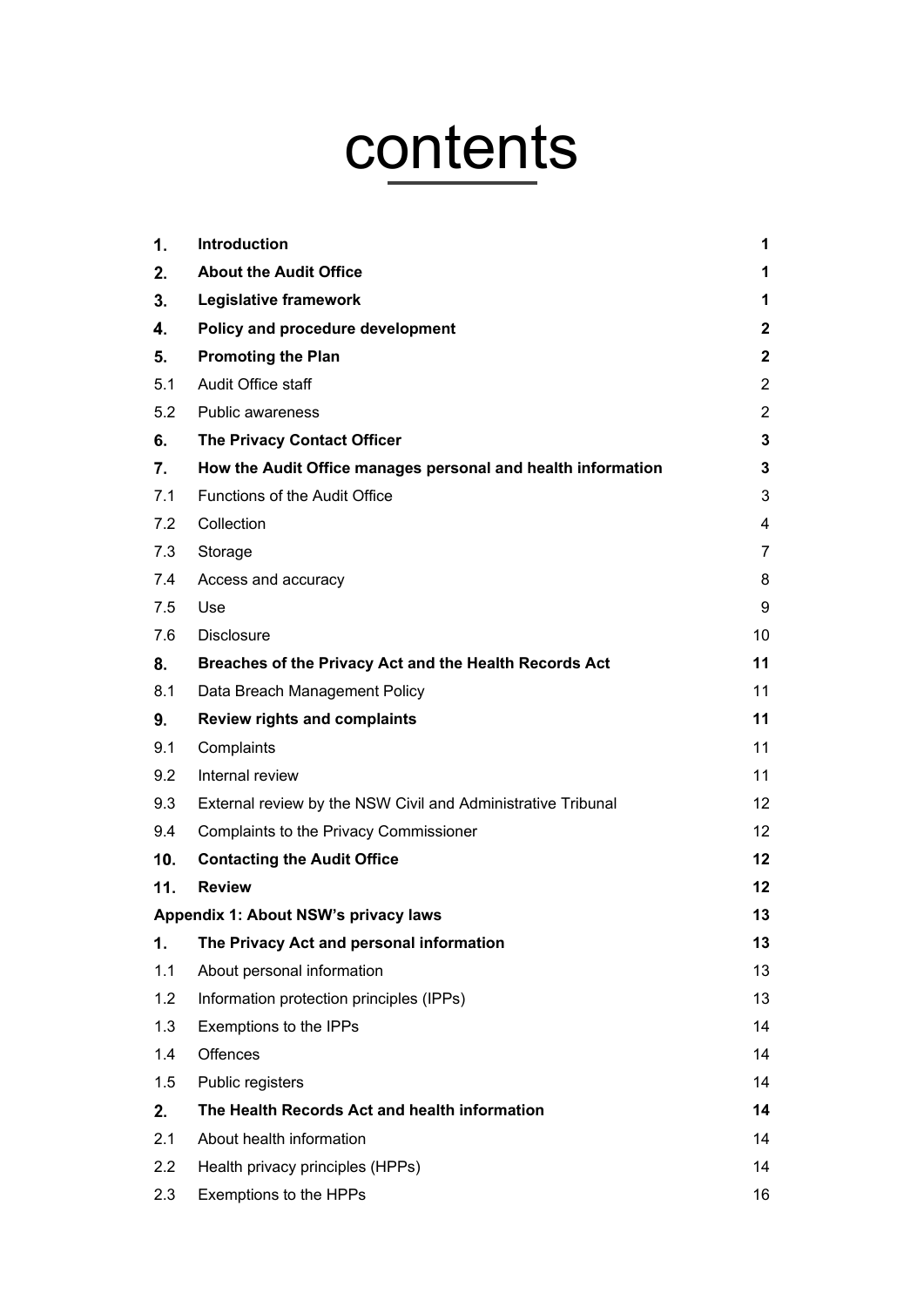| 2.4 | Offences                                          | 16 |
|-----|---------------------------------------------------|----|
|     | Appendix 2: Other applicable laws                 | 17 |
| 2.1 | Government Sector Audit Act                       | 17 |
| 2.2 | <b>Local Government Act</b>                       | 17 |
| 2.3 | Crimes Act                                        | 17 |
| 2.4 | GIPA Act and GIPA Regulation                      | 17 |
| 2.5 | <b>ICAC Act</b>                                   | 17 |
| 2.6 | PID Act                                           | 18 |
| 2.7 | State Records Act and State Records Regulation    | 18 |
|     | Appendix 3: Audit Office privacy-related policies | 19 |
|     |                                                   |    |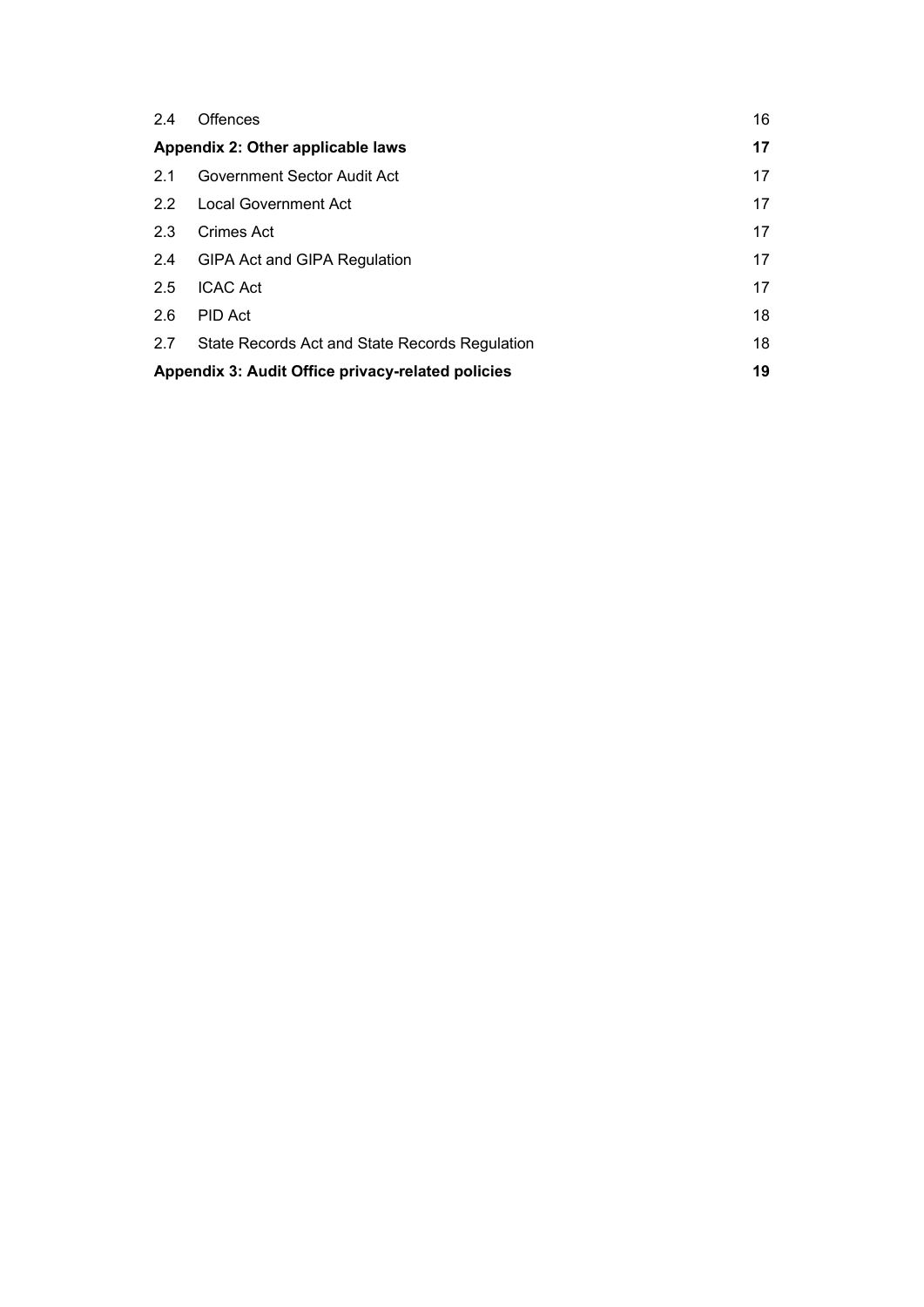

#### <span id="page-3-0"></span>**Introduction**  $1<sub>1</sub>$

The Audit Office of New South Wales (the Audit Office) is required by section 33 of the *[Privacy and](https://www.legislation.nsw.gov.au/%7E/view/act/1998/133)  [Personal Information Protection Act 1998](https://www.legislation.nsw.gov.au/%7E/view/act/1998/133)* (the Privacy Act) to have a Privacy Management Plan (the Plan). This Plan includes information on the type of personal information<sup>[1](#page-3-3)</sup> the Audit Office holds, details on how people can access their personal information and what they can do if they think the Audit Office has breached the Privacy Act.

#### <span id="page-3-1"></span> $2<sub>1</sub>$ **About the Audit Office**

The Audit Office is a statutory authority, established under the *Government Sector Audit Act 1983* (the Government Sector Audit Act), that conducts financial and performance audits for the Auditor-General.

The Audit Office conducts financial and performance audits of NSW Government agencies, universities and local councils, principally under the Government Sector Audit Act and the *[Local](https://www.legislation.nsw.gov.au/%7E/view/act/1993/30/full)  Government Act 1993* [\(Local Government Act\).](https://www.legislation.nsw.gov.au/%7E/view/act/1993/30/full)

These audits help parliament hold government accountable for its use of public resources.

Further information about the functions of the Audit Office is contained in the Audit Office [Information](https://www.audit.nsw.gov.au/sites/default/files/auditoffice/Governance-and-Policies---Current/AO%20Information%20Guide%20current%20version.pdf)  [Guide](https://www.audit.nsw.gov.au/sites/default/files/auditoffice/Governance-and-Policies---Current/AO%20Information%20Guide%20current%20version.pdf) available on our website.

#### <span id="page-3-2"></span>**Legislative framework** 3.

The Privacy Act sets out the responsibilities of public sector agencies, including the Audit Office, in respect of the management of personal information. Division 1, Part 2 of the Privacy Act contains 12 [Information Protection Principles](https://www.ipc.nsw.gov.au/information-protection-principles-ipps-agencies) (IPPs) which cover the key areas of:

- collection
- storage
- access and accuracy
- use
- disclosure of personal information.

In addition to the Privacy Act, the *[Health Records and Information Privacy Act 2002](https://www.legislation.nsw.gov.au/#/view/act/2002/71/full)* (the Health Records Act) contains specific provisions about the management of health information and includes a set of [Health Privacy Principles](http://www.ipc.nsw.gov.au/health-privacy-principles-hpps-explained-members-public) (HPPs).

[Appendix 1](#page-15-0) contains the definitions of personal and health information and a summary of IPPs and HPPs as they apply to the Audit Office.

Other legislation affecting the way in which the Audit Office manages information includes:

- *[Privacy and Personal Information Protection Regulation](https://www.legislation.nsw.gov.au/#/view/regulation/2019/391) 2019*
- *[Health Records and Information Privacy Regulation](https://www.legislation.nsw.gov.au/#/view/regulation/2017/215) 2017*
- Government Sector [Audit Act](https://legislation.nsw.gov.au/inforce/b6a5f35d-1e1f-6472-a0a9-87ba28f2ce75/1983-152.pdf)
- [Local Government Act](https://www.legislation.nsw.gov.au/#/view/act/1993/30)
- *[Crimes Act 1900](https://www.legislation.nsw.gov.au/%7E/view/act/1900/40)* (the Crimes Act)
- *[Government Information \(Public Access\) Act 2009](https://www.legislation.nsw.gov.au/%7E/view/act/2009/52)* (GIPA Act)
- *[Government Information \(Public Access\) Regulation 2009](https://www.legislation.nsw.gov.au/%7E/view/regulation/2010/343/full)* (GIPA Regulation)
- *[Independent Commission Against Corruption Act 1988](https://www.legislation.nsw.gov.au/%7E/view/act/1988/35)* (ICAC Act)
- *[Public Interest Disclosures Act 1994](https://www.legislation.nsw.gov.au/%7E/view/act/1994/92)* (PID Act)
- *[State Records Act 1998](https://www.legislation.nsw.gov.au/%7E/view/act/1998/17)* (State Records Act) and
- *[State Records Regulation 2015](https://www.legislation.nsw.gov.au/%7E/view/regulation/2015/505/full)* (State Records Regulation)

<span id="page-3-3"></span>*D2108299 Audit Office of New South Wales Privacy Management Plan – March 2020* 1 <sup>1</sup> References to personal information include health information unless otherwise specified.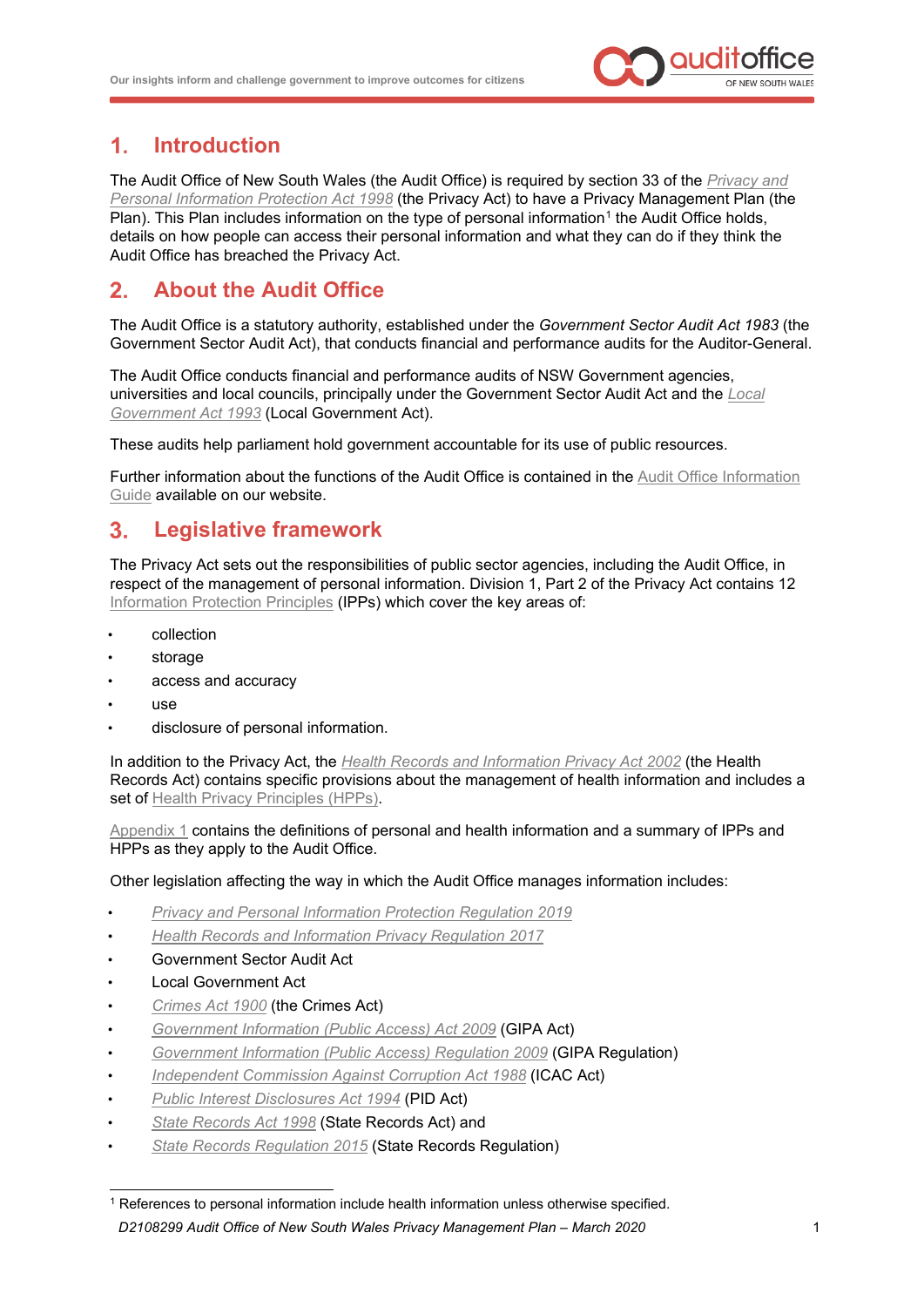

[Appendix 2](#page-19-0) contains additional information about these Acts and Regulations.

#### <span id="page-4-0"></span> $\blacktriangle$ **Policy and procedure development**

To ensure compliance with the requirements of section 33(2) of the Privacy Act, the Audit Office is required to set out in this Plan how policies and practices are developed. This Plan sets out a number of specific elements of the Audit Office's privacy protection framework. Policies and practices are developed by:

- examining changes in the legislative, policy or operational environment for their impacts on the privacy management of the Audit Office
- conducting regular reviews of privacy policies
- considering the privacy implications of changes to policies and systems for any procedural changes needed.

When developing new privacy management policies or procedures or amending them in a way that would change how personal and health information is managed, the Audit Office consults with the applicable parties to ensure compliance with the Privacy Act and the Health Records Act.

[Appendix 3](#page-21-0) contains a list of Audit Office privacy related policies.

#### <span id="page-4-1"></span> $5<sub>-</sub>$ **Promoting the Plan**

The Audit Office reinforces transparency and compliance with the Privacy Act and the Health Records Act by:

- endorsing the Plan and making it publicly available
- ensuring the Plan is regularly reviewed and updated as appropriate
- reporting on privacy issues in the Audit Office annual report in accordance with the provisions of the *[Annual Reports \(Statutory Bodies\) Act 1985](https://www.legislation.nsw.gov.au/#/view/act/1984/87)*
- undertaking a biennial self-assessment of compliance with the Privacy Act
- confirming support for privacy compliance in the [Code of Conduct](https://www.audit.nsw.gov.au/sites/default/files/2019-11/2019_Code%20of%20Conduct_November%202019%20-%20for%20publishing.pdf)
- endorsing a culture of good privacy practice
- identifying privacy issues when implementing new systems
- reporting privacy breaches to the Office Executive and the Audit and Risk Committee.

#### <span id="page-4-2"></span>**5.1 Audit Office staff**

The Audit Office is committed to making staff aware of their privacy obligations and promoting awareness of privacy obligations among staff by:

- publishing the Plan, privacy related policies and other information about privacy on the intranet
- including a reference to the Plan in the onboarding form as part of the induction process
- proactive reporting of any identified privacy breaches or risks to the Privacy Contact Officer (the Executive Manager Governance (Legal))
- providing specialist advice and guidance on privacy issues to staff when required
- providing updates to staff on changes to the legislation and key developments in the field.

#### <span id="page-4-3"></span>**5.2 Public awareness**

This Plan provides information to members of the public about how the Audit Office manages personal and health information. The Audit Office promotes public awareness of the Plan by:

- writing the Plan in plain English
- publishing the Plan on the Audit Office website in accordance with the open access provisions of the GIPA Act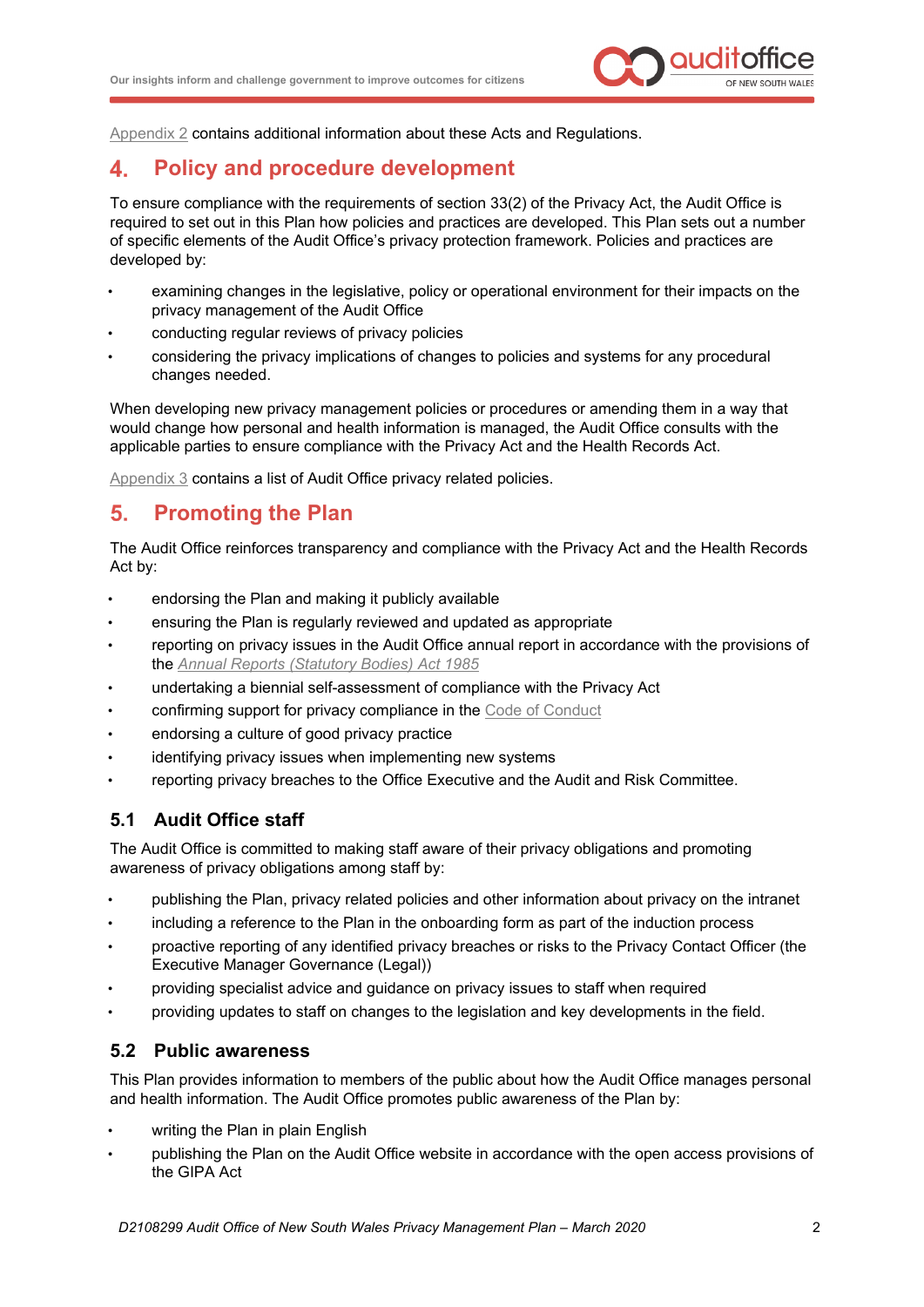

• informing people about the Plan when responding to enquiries about personal and health information.

#### <span id="page-5-0"></span> $6.$ **The Privacy Contact Officer**

The [Privacy Contact Officer](#page-14-2) for the Audit Office is responsible for this Plan and any associated policies and procedures that help the Audit Office meet its obligations under the Privacy Act and the Health Records Act.

The Privacy Contact Officer is the first point of contact when privacy issues arise, either internally or externally, and has responsibility for ensuring that Audit Office privacy policies and procedures are fully implemented.

#### <span id="page-5-1"></span> $7<sub>1</sub>$ **How the Audit Office manages personal and health information**

#### <span id="page-5-2"></span>**7.1 Functions of the Audit Office**

#### **7.1.1 Audit function**

The Audit Office may receive personal information about individuals from an agency being audited as part of the audit process.

Personal information obtained during the audit process is covered in section 27A(b)(iii) of the Privacy Act. This section provides that a public sector agency is not required to comply with the IPPs with respect to the collection, use or disclosure of personal information if the information is being exchanged between public sector agencies to enable the auditing of the accounts or performance of a public sector agency.

Outside of this exemption concerning the transfer of information between public sector agencies, information received by the Audit Office is managed in accordance with the IPPs of the Privacy Act and the HPPs of the Health Records Act.

#### **7.1.2 Corporate function**

When carrying out the corporate functions, the Audit Office receives personal and/or health information about individuals such as staff, contractors, consultants, visitors and members of the public. The Audit Office complies with the Privacy Act and the Health Records Act in the way it manages personal and health information obtained as part of the corporate functions.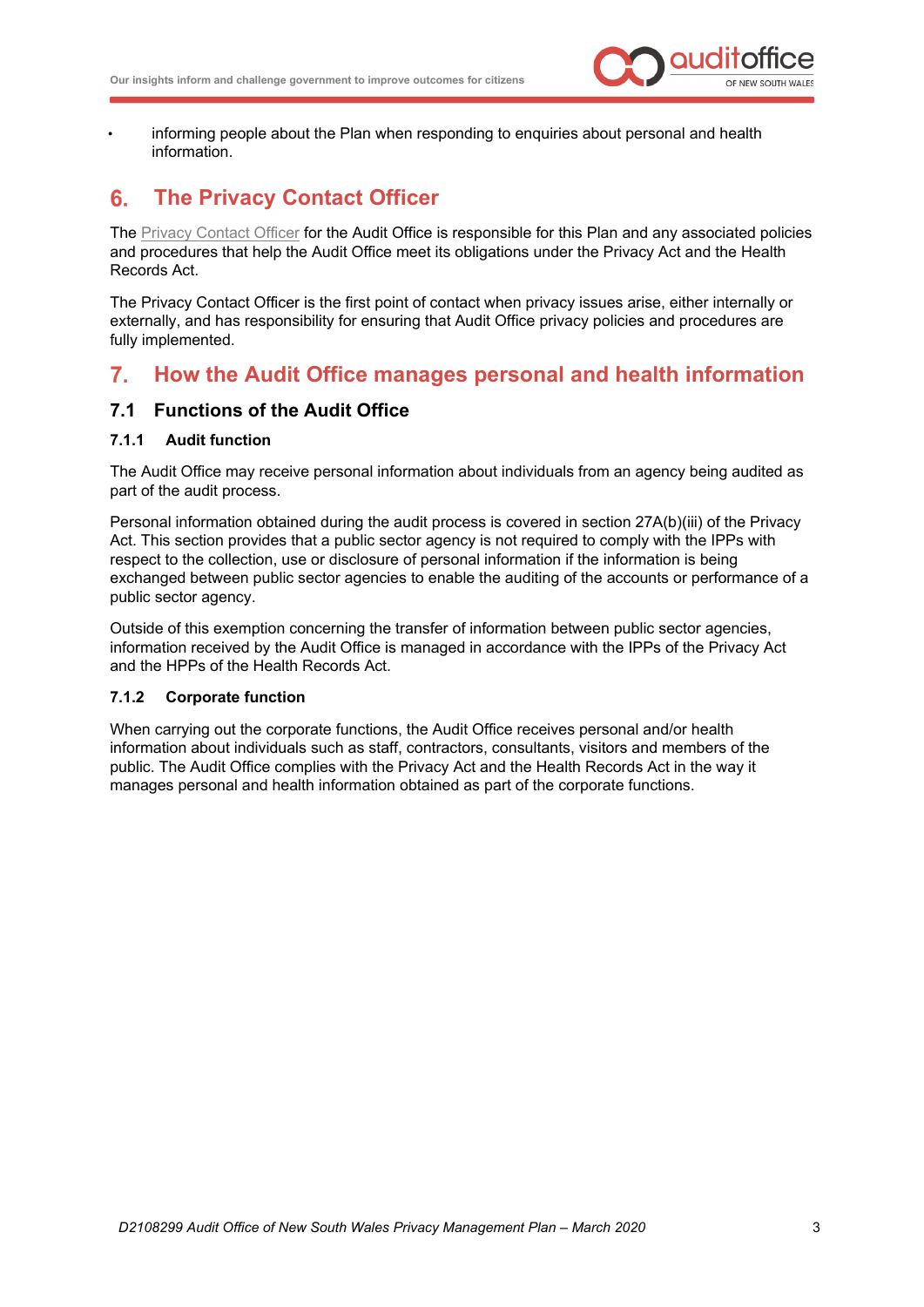

#### **7.2 Collection**

<span id="page-6-0"></span>

| Legislation                                                                         | <b>Audit function</b>                                                                                                                                                         | <b>Corporate function</b>                                                                                                                                                                                                                                                                                                                     |
|-------------------------------------------------------------------------------------|-------------------------------------------------------------------------------------------------------------------------------------------------------------------------------|-----------------------------------------------------------------------------------------------------------------------------------------------------------------------------------------------------------------------------------------------------------------------------------------------------------------------------------------------|
| IPP <sub>1</sub><br>Section 8 of the Privacy Act                                    | The Audit Office only collects<br>personal information for a<br>lawful purpose to support the<br>conduct of financial and<br>performance audits.                              | The Audit Office only collects such information as is reasonably necessary to fulfil its corporate<br>functions.                                                                                                                                                                                                                              |
| - information must only be<br>collected for a lawful<br>purpose directly related to |                                                                                                                                                                               | The primary purpose for collecting personal information is to enable the processing of employment<br>applications and managing the ongoing employment relationship, such as maintaining employee<br>records and administering employment, salary and superannuation.                                                                          |
| the agency's functions or                                                           | Personal information                                                                                                                                                          | Ways the Audit Office collects or holds personal information                                                                                                                                                                                                                                                                                  |
| activities and be reasonably<br>necessary for that purpose.                         | collected during the audit                                                                                                                                                    | Recruitment and employment records:<br>1.                                                                                                                                                                                                                                                                                                     |
|                                                                                     | process may include names,                                                                                                                                                    | documents related to the recruitment process, including education and employment history                                                                                                                                                                                                                                                      |
|                                                                                     | contact details, payroll<br>information, employment                                                                                                                           | personal contact details and emergency contact details (phone number, postal and email<br>address)                                                                                                                                                                                                                                            |
|                                                                                     | details and details of<br>contractual arrangements<br>between individuals and                                                                                                 | date of birth<br>$\overline{\phantom{a}}$                                                                                                                                                                                                                                                                                                     |
|                                                                                     |                                                                                                                                                                               | financial information (such as salary, bank account information, tax file number)                                                                                                                                                                                                                                                             |
|                                                                                     | agencies.                                                                                                                                                                     | personnel information (such as payroll, attendance and overtime records, leave balances,<br>$\overline{\phantom{m}}$<br>educational and professional qualifications, training and development records)                                                                                                                                        |
|                                                                                     | If health information is<br>collected during the audit<br>process, the nature of the<br>information collected<br>depends on the nature of the<br>audit. The Audit Office does | sensitive background information (such as criminal history, ethnic background, disability)<br>$\overline{\phantom{a}}$                                                                                                                                                                                                                        |
|                                                                                     |                                                                                                                                                                               | performance reviews and development plans.<br>$\overline{\phantom{0}}$                                                                                                                                                                                                                                                                        |
|                                                                                     |                                                                                                                                                                               | Conflict of Interest and Professional Independence Register.<br>2.                                                                                                                                                                                                                                                                            |
|                                                                                     |                                                                                                                                                                               | 3.<br>Office Executive Conflict of Interest Register.                                                                                                                                                                                                                                                                                         |
|                                                                                     |                                                                                                                                                                               | Remuneration Committee Conflict of Interest Register.<br>4.                                                                                                                                                                                                                                                                                   |
|                                                                                     | not routinely collect health<br>information about members                                                                                                                     | Audit and Risk Committee Conflict of Interest Register.<br>5.                                                                                                                                                                                                                                                                                 |
|                                                                                     | of the public.                                                                                                                                                                | Secondary Employment and Volunteering Register.<br>6.                                                                                                                                                                                                                                                                                         |
|                                                                                     |                                                                                                                                                                               | Information about visitors to the Audit Office:<br>$7_{\cdot}$                                                                                                                                                                                                                                                                                |
|                                                                                     |                                                                                                                                                                               | An electronic visitor sign-in system, displayed on the front counter in the reception area, is used to<br>record names and contact details (phone number or email) of people who enter the office. The<br>system includes a link to this Plan. The Audit Office collects the visitor information for workplace<br>health and safety purposes. |
|                                                                                     |                                                                                                                                                                               | Information collected for mailing lists - name and email.<br>8.                                                                                                                                                                                                                                                                               |
|                                                                                     |                                                                                                                                                                               | Information collected for client and parliamentary surveys - name and contact details, including<br>9.<br>email, phone number, position, organisation details.                                                                                                                                                                                |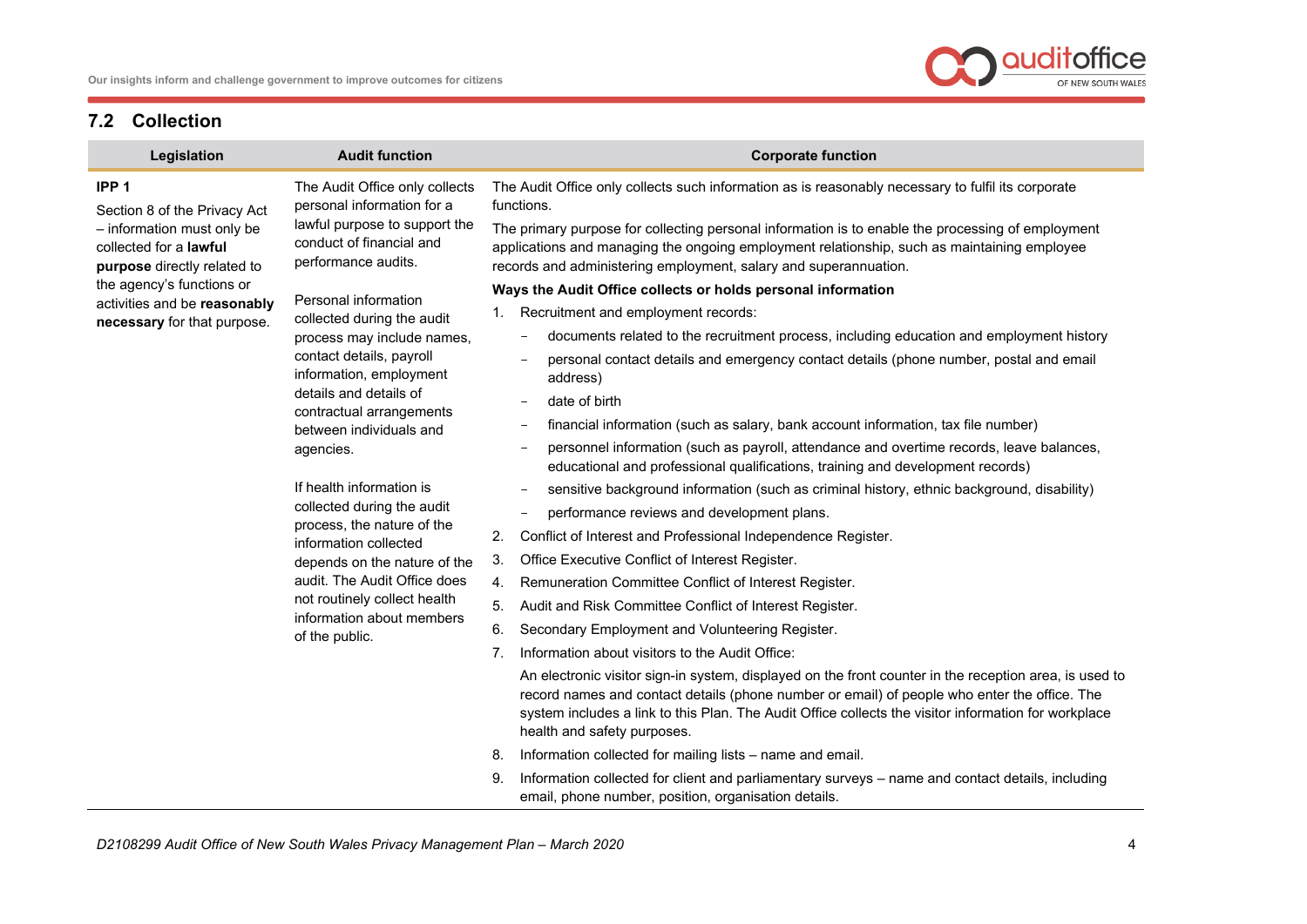<span id="page-7-0"></span>

| Legislation | <b>Audit function</b> | <b>Corporate function</b>                                                                                                                                                                                                                                                                                                                                                                                                                                                                                           |  |
|-------------|-----------------------|---------------------------------------------------------------------------------------------------------------------------------------------------------------------------------------------------------------------------------------------------------------------------------------------------------------------------------------------------------------------------------------------------------------------------------------------------------------------------------------------------------------------|--|
|             |                       | 10. Visits to the Audit Office website, see the website Privacy Policy for more information.                                                                                                                                                                                                                                                                                                                                                                                                                        |  |
|             |                       | 11. Information collected as part of GIPA Act access applications and requests for information – name,<br>contact details and other personal information specific to a particular matter.                                                                                                                                                                                                                                                                                                                           |  |
|             |                       | 12. The Audit Office has a specific function under the PID Act to receive public interest disclosures<br>(PIDs) about serious and substantial waste in NSW Government agencies, universities and local<br>councils. The Audit Office complies with section 22 of the PID Act with regards to maintaining the<br>confidentiality of the person making a PID.                                                                                                                                                         |  |
|             |                       | In addition, the Audit Office receives complaints and feedback from members of the public about<br>the entities the Audit Office audits, and occasionally about the office itself. These PIDs, complaints<br>and feedback usually contain personal information about the person making them (such as contact<br>details, personal opinions, stories, experiences and backgrounds) and may also contain personal<br>information about a third party.                                                                 |  |
|             |                       | Section 4(5) of the Privacy Act provides that personal information is not collected by a public sector<br>agency if the receipt of the information by the agency is unsolicited (as with PIDs, complaints and<br>feedback). This means the Audit Office is not required to comply with the IPPs on collection of such<br>information.                                                                                                                                                                               |  |
|             |                       | In circumstances when a PID, complaint, feedback or other enquiry is received via a phone call, the<br>Audit Office phone will display the number of the person who called, except for silent numbers.<br>Phone conversations are not electronically recorded. If someone has an enquiry that cannot be<br>answered straight away, a receptionist will offer to take the person's name and phone number and<br>will forward the enquiry, along with the contact details, to an appropriate staff member to respond. |  |
|             |                       | 13. Occasionally, the Audit Office receives information from other oversight agencies, referred to the<br>Audit Office in accordance with the Memoranda of Understanding. See part 7.6 of this Plan for<br>further information on referrals from other oversight agencies.                                                                                                                                                                                                                                          |  |
|             |                       | 14. The Audit Office collects health information about staff including:                                                                                                                                                                                                                                                                                                                                                                                                                                             |  |
|             |                       | medical certificates                                                                                                                                                                                                                                                                                                                                                                                                                                                                                                |  |
|             |                       | health declarations showing medical conditions                                                                                                                                                                                                                                                                                                                                                                                                                                                                      |  |
|             |                       | fitness for duty assessments <sup>2</sup>                                                                                                                                                                                                                                                                                                                                                                                                                                                                           |  |

<sup>&</sup>lt;sup>2</sup> Fitness for duty assessments are conducted by an independent medical assessor. The assessor provides a report to the Audit Office. The affected employee is aware that a report is provided to the office and also receives a copy. The information in the report is treated in accordance with the Privacy Act and the Health Records Act.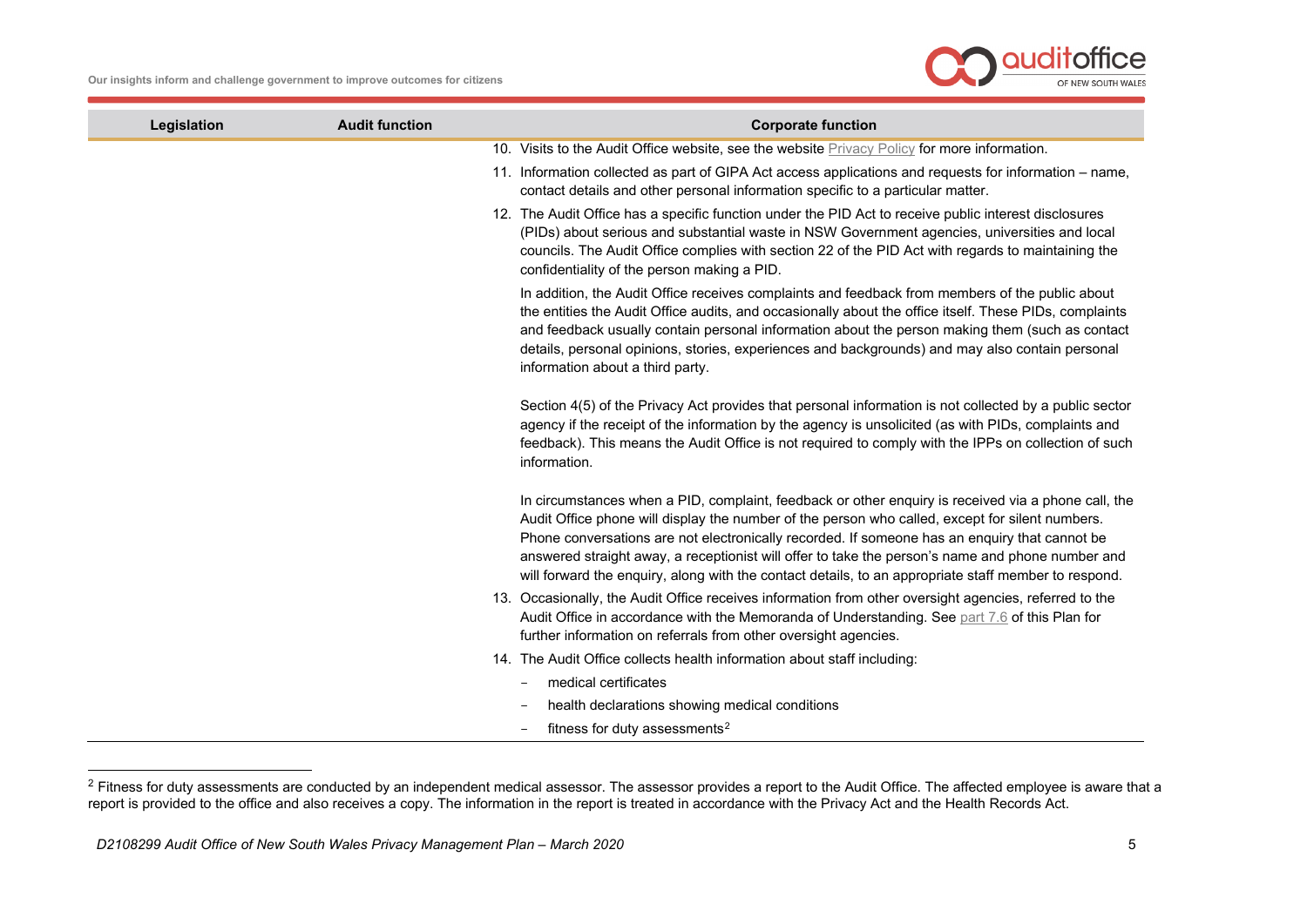

| Legislation                                                                                                                                                                                                                | <b>Audit function</b>                                                                                                                                                | <b>Corporate function</b>                                                                                                                                                                                                                                                                                                                                                                                                                                                                                                                                                                                                                                                                     |
|----------------------------------------------------------------------------------------------------------------------------------------------------------------------------------------------------------------------------|----------------------------------------------------------------------------------------------------------------------------------------------------------------------|-----------------------------------------------------------------------------------------------------------------------------------------------------------------------------------------------------------------------------------------------------------------------------------------------------------------------------------------------------------------------------------------------------------------------------------------------------------------------------------------------------------------------------------------------------------------------------------------------------------------------------------------------------------------------------------------------|
|                                                                                                                                                                                                                            |                                                                                                                                                                      | workers compensation records<br>$\qquad \qquad -$<br>workplace health and safety records<br>other medical information.                                                                                                                                                                                                                                                                                                                                                                                                                                                                                                                                                                        |
| IPP <sub>2</sub><br>Section 9 of the Privacy Act<br>- information must be<br>collected directly from the<br>individual.                                                                                                    | Any personal or health<br>information collected during<br>an audit is collected from the<br>agency being audited - see<br>section 27A(b)(iii) of the<br>Privacy Act. | In most circumstances personal information is collected directly from employees. For example,<br>information in the online recruitment application and in the onboarding form.<br>In some circumstances information about employees may be provided by third parties, such as third-<br>party recruitment providers, previous employers and nominated referees.                                                                                                                                                                                                                                                                                                                               |
| IPP <sub>3</sub><br>Section 10 of the Privacy Act<br>- a public sector agency<br>must take reasonable steps<br>to ensure the individual is<br><b>aware</b> information is being<br>collected and why.                      | Not applicable - see<br>references to exemption for<br>the audit function above.                                                                                     | Personal information is collected during the online recruitment process and subsequently further<br>personal information (such as bank details, superannuation fund details etc.) is collected from<br>successful applicants in the onboarding form. New starters are told why their personal information is<br>collected and how it will be used. The personal information collected is handled in accordance with this<br>Plan. The onboarding form includes questions relating to equal employment opportunity data collection.<br>This section contains questions on sensitive personal information, such as racial and cultural<br>information. Providing this information is voluntary. |
|                                                                                                                                                                                                                            |                                                                                                                                                                      | Information relating to applicants who meet the requirements for an eligibility list is retained by the Audit<br>Office in the selection committee report. Information relating to unsuccessful applicants is stored in the<br>online recruitment portal.                                                                                                                                                                                                                                                                                                                                                                                                                                     |
|                                                                                                                                                                                                                            |                                                                                                                                                                      | Successful applicants receive an offer letter which includes a statement that the Audit Office provides<br>details of their employment to the Public Service Commission, and that the information is provided in a<br>format that maintains privacy.                                                                                                                                                                                                                                                                                                                                                                                                                                          |
| IPP <sub>4</sub><br>Section 11 of the Privacy Act<br>- a public sector agency<br>must take reasonable steps<br>to ensure the information<br>collected is relevant, not<br>excessive, accurate, up to<br>date and complete. | The Audit Office only collects<br>personal information to<br>support the conduct of<br>financial and performance<br>audits.                                          | The Audit Office takes reasonable steps to ensure that information collected from individuals is not<br>unreasonably intrusive or excessive, and is relevant, accurate, up-to-date and complete. For example,<br>in collecting information from new starters as part of the onboarding process, the Audit Office only asks<br>for information that is necessary to perform our function as an employer e.g. contact details, emergency<br>contact details, tax file number etc. Staff can update their personal information using online systems.                                                                                                                                             |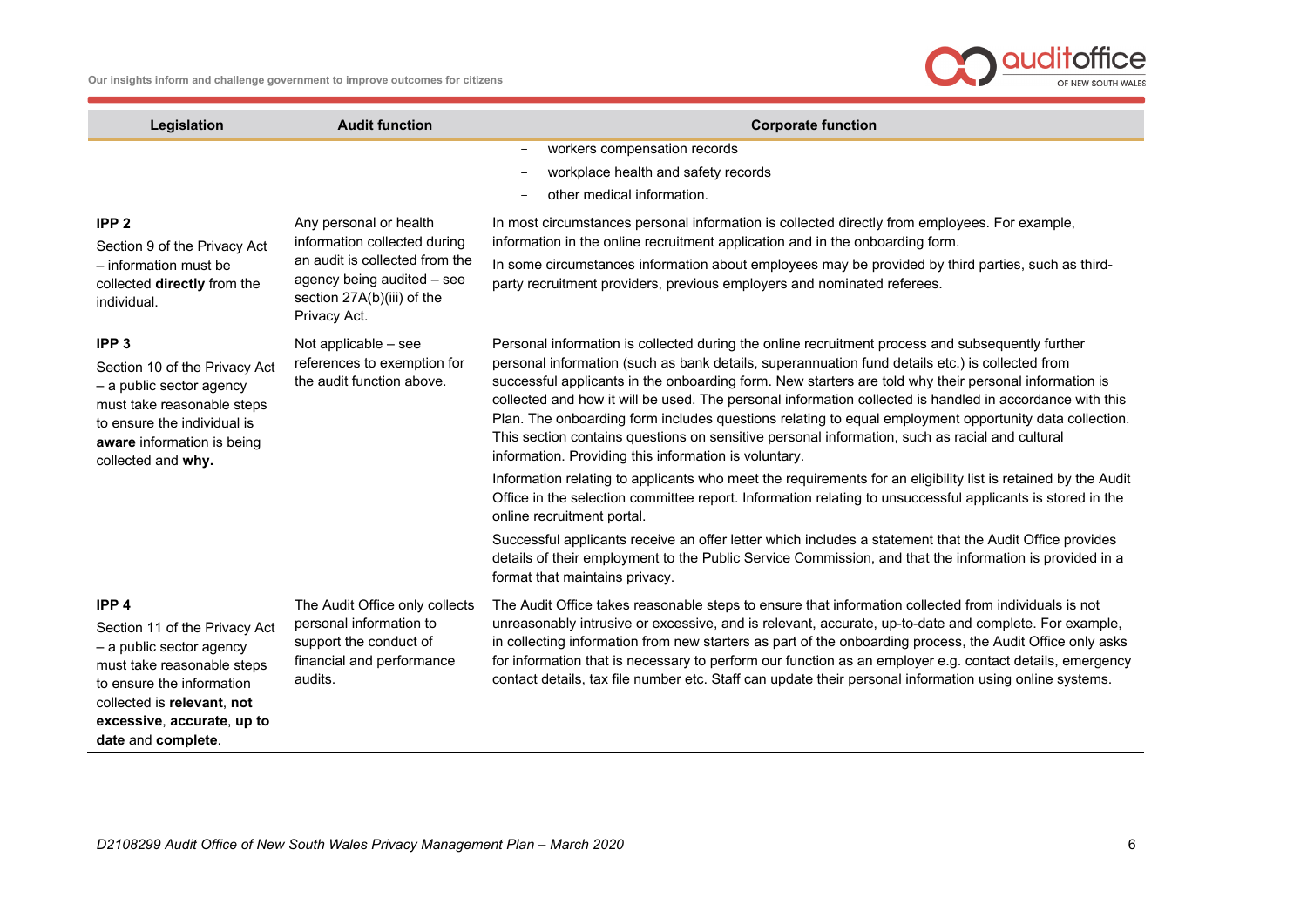#### **7.3 Storage**

**IPP 5**

#### **Legislation Audit function and corporate function**

Section 12 of the Privacy Act – information must be **stored securely**, **kept no longer than necessary** and **destroyed appropriately**.

- The Audit Office has a number of policies in place (available on the intranet) to ensure that personal information is stored, retained and disposed of appropriately including:
- Records Management Policy
- Secure Desk and Documentation Policy
- **Office Access Policy**
- **Information Security Policy**
- Information Security Management System Framework (ISMS Framework)
- Backup and Archiving Policy
- Secure Deletion and Disposal Policy.

Records containing personal information are retained in accordance with the retention and disposal authorities made under the State Records Act.

Most of the personal information collected or held by the Audit Office is stored electronically. The Audit Office Information Security Policy and the (website) Privacy Policy apply to the personal information held electronically.

<span id="page-9-0"></span>The majority of the hard copy files are archived in an off-site secure storage facility in compliance with the State Records Act. Occasionally, some hard copy files are recalled from the storage facility. During this time, they are securely stored in the Audit Office at Level 19, Darling Park Tower Two, 201 Sussex Street, Sydney NSW 2000. Once processed, they are transferred back to the storage facility, or if appropriate, destroyed using the secure destruction facilities (secure lockable bins). Other personal information is stored outside the office, for example when engaging a third party to host and manage an information system or storing data in the cloud. Before storing information in new locations, the Audit Office will complete a privacy impact assessment. For IT related systems, this may also include undertaking an IT security risk assessment. In addition, when engaging a third party, privacy obligations are to be included in contractual arrangements.

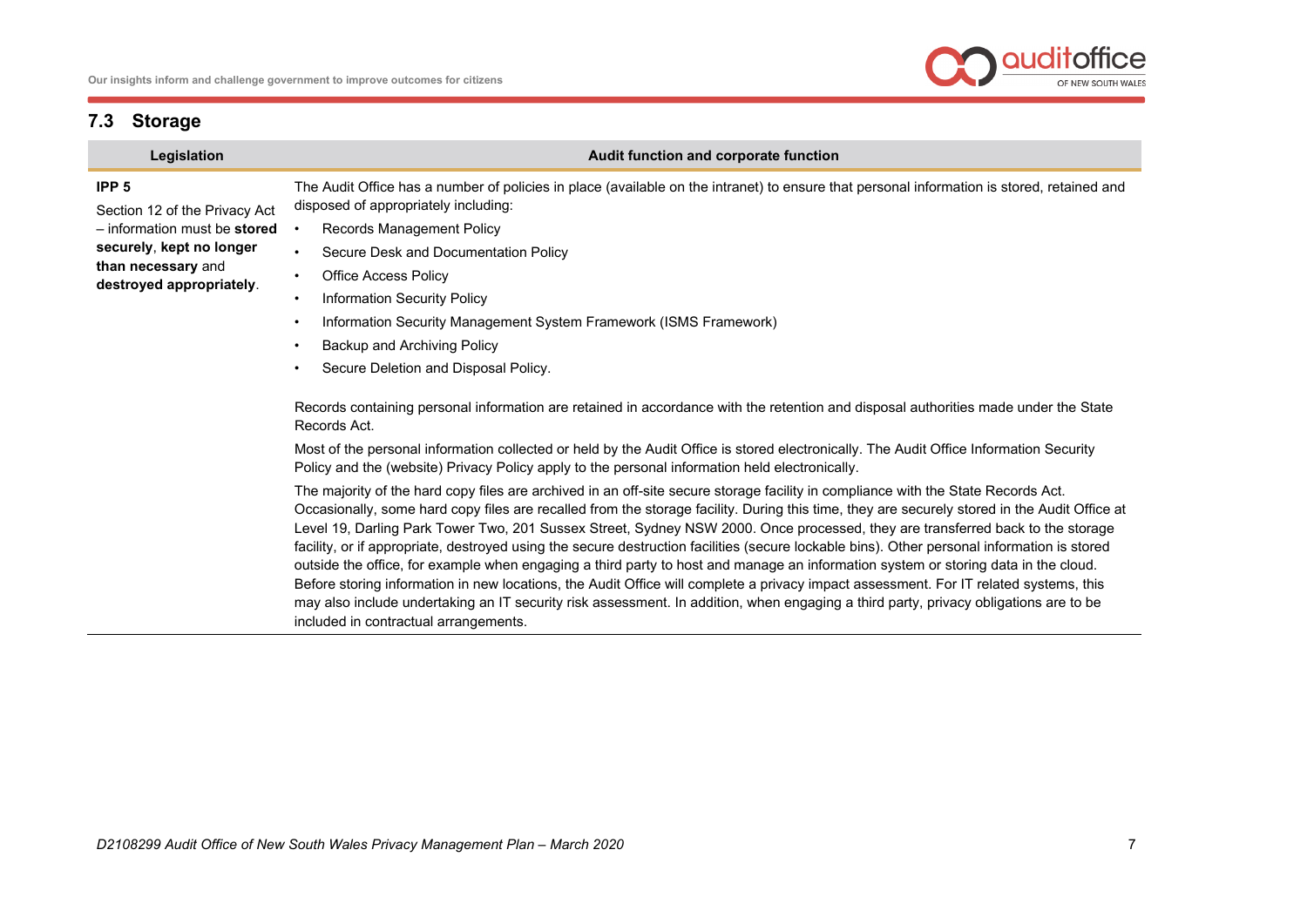**Our insights inform and challenge government to improve outcomes for citizens**



| Legislation                                                                         | <b>Audit function</b>                                                                   | <b>Corporate function</b>                                                                                                                                                                                                                                                                                                                                                                                                                                                                                                                                                                                                                                                                                                                                                                                  |
|-------------------------------------------------------------------------------------|-----------------------------------------------------------------------------------------|------------------------------------------------------------------------------------------------------------------------------------------------------------------------------------------------------------------------------------------------------------------------------------------------------------------------------------------------------------------------------------------------------------------------------------------------------------------------------------------------------------------------------------------------------------------------------------------------------------------------------------------------------------------------------------------------------------------------------------------------------------------------------------------------------------|
| IPP <sub>5</sub><br>Section 12 of the Privacy Act                                   | Personal information collected<br>during an audit is stored in                          | The Audit Office records management system contains restrictions and controls to make sure that<br>personal information stored electronically can only be accessed by authorised staff.                                                                                                                                                                                                                                                                                                                                                                                                                                                                                                                                                                                                                    |
| - information must be<br>protected from unauthorised<br>access, use, or disclosure. | electronic audit files. Only<br>authorised staff members have<br>access to these files. | All of the Audit Office electronic information is stored securely. The system complies with the<br>international Information Security Standard ISO 27001:2013 as per the Audit Office ISMS Framework.<br>Staff access to the network is restricted by an individual user ID and password.                                                                                                                                                                                                                                                                                                                                                                                                                                                                                                                  |
|                                                                                     |                                                                                         | The Audit Office Secure Desk and Documentation Policy provides for 'a clean desk' approach, which<br>means hard copy files are secured at the end of the day and when not in use. All staff have access to<br>personal secure lockers and lockable cabinets. Files and working papers are secured in locked<br>lockers or cabinets after hours and during business hours when not in use, they are not left on desks<br>or in other open areas. Files and working papers are only accessible by the employees requiring them<br>for the completion of specific duties. Drafts, spare copies and extra materials generated in the<br>handling of files and working papers that are deemed not to be an Audit Office record are to be<br>destroyed by means of Audit Office's secure destruction facilities. |
|                                                                                     |                                                                                         | Audit Office staff have security access cards to enter the office. Visitors cannot enter without<br>permission.                                                                                                                                                                                                                                                                                                                                                                                                                                                                                                                                                                                                                                                                                            |

#### **7.4 Access and accuracy**

<span id="page-10-0"></span>

| Legislation                                                                                                           | <b>Audit function</b>                                                                                                 | <b>Corporate function</b>                                                                                                                                                                                                                                                                                                                                                          |
|-----------------------------------------------------------------------------------------------------------------------|-----------------------------------------------------------------------------------------------------------------------|------------------------------------------------------------------------------------------------------------------------------------------------------------------------------------------------------------------------------------------------------------------------------------------------------------------------------------------------------------------------------------|
| IPP <sub>6</sub><br>Section 13 of the Privacy Act<br>- a public sector agency<br>must <b>enable</b> the individual to | The Audit Office does not<br>collect personal information<br>directly from an individual<br>during the audit process, | Everyone has the right to access and amend the personal and/or health information the Audit Office<br>holds about them. The Audit Office will take reasonable steps to ascertain whether the Audit Office<br>holds the information about an individual, the nature of this information, the purpose for which it is<br>used and an individual's rights to access this information. |
| find out if the agency<br>holds the information<br>relating to the individual.                                        | rather it collects information<br>from an agency.<br>Any person wishing to access                                     | The Audit Office is required to provide access to the personal and/or health information it holds and<br>allow this information to be amended without excessive delay or expense. There is no fee to access or<br>amend personal and/or health information.                                                                                                                        |
| <b>IPP 7 and IPP 8</b>                                                                                                | or amend their personal<br>information which has been                                                                 | <b>Contact the Privacy Contact Officer (Executive Manager, Governance (Legal)) to:</b>                                                                                                                                                                                                                                                                                             |
| Sections 14 and 15 of the                                                                                             | obtained by the Audit Office as                                                                                       | find out whether the Audit Office holds personal information about you                                                                                                                                                                                                                                                                                                             |
| Privacy Act - a public sector<br>agency must allow:                                                                   | part of an audit should contact<br>the agency providing the                                                           | make an access request, or<br>request an amendment, if you believe that personal information held by the Audit Office is                                                                                                                                                                                                                                                           |
| access to personal<br>information without                                                                             | information.                                                                                                          | inaccurate, irrelevant, not up to date, incomplete and/or misleading,                                                                                                                                                                                                                                                                                                              |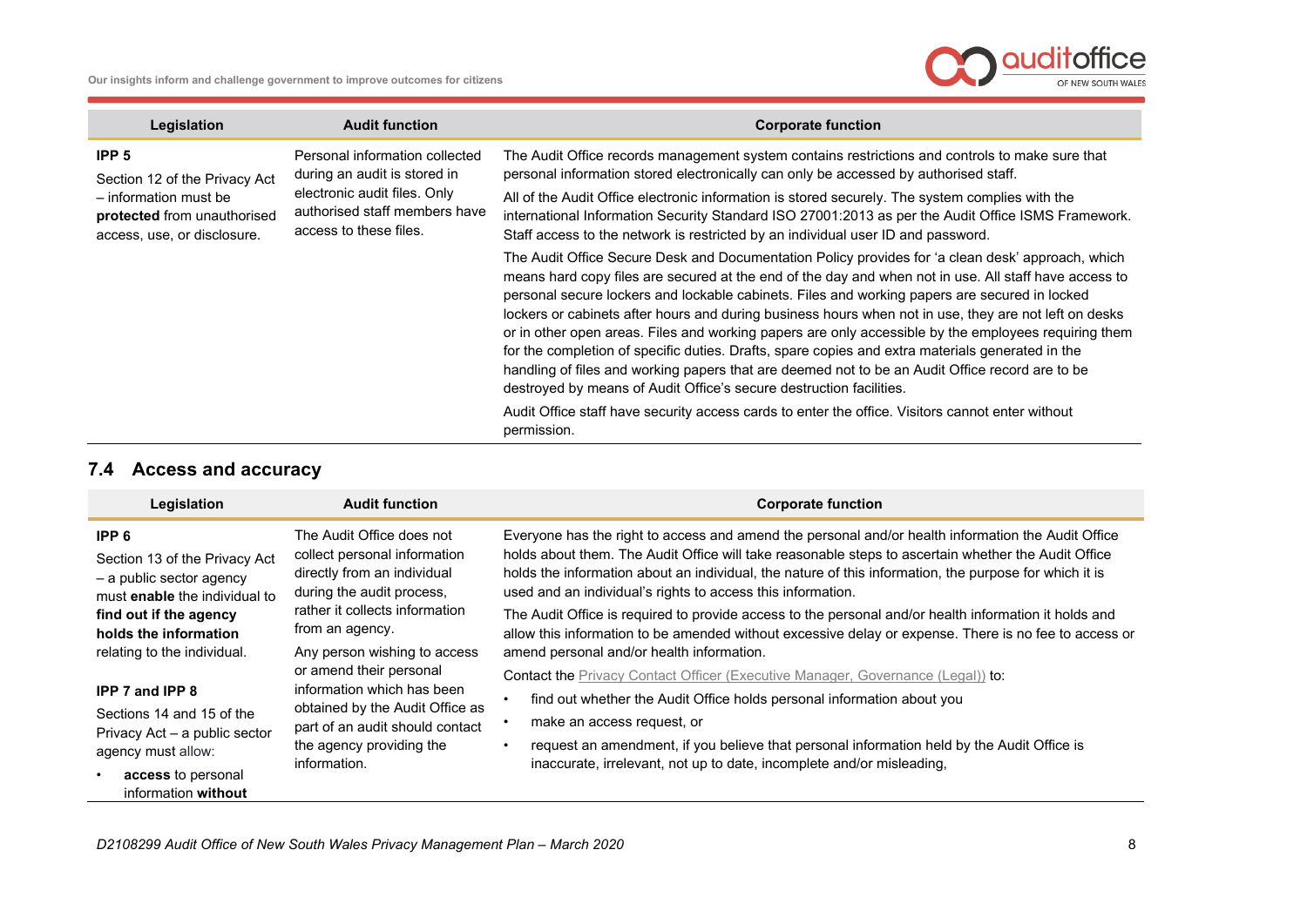**Our insights inform and challenge government to improve outcomes for citizens**



|                                                                                                                                            | Legislation                                                     | <b>Audit function</b>                                                                                                            | <b>Corporate function</b>                                                                                                                                                                                                                                                                                                                          |
|--------------------------------------------------------------------------------------------------------------------------------------------|-----------------------------------------------------------------|----------------------------------------------------------------------------------------------------------------------------------|----------------------------------------------------------------------------------------------------------------------------------------------------------------------------------------------------------------------------------------------------------------------------------------------------------------------------------------------------|
|                                                                                                                                            | excessive delay or<br>expense                                   |                                                                                                                                  | The Privacy Contact Officer will facilitate access to and amendment of personal information where<br>necessary.                                                                                                                                                                                                                                    |
|                                                                                                                                            | update, correction, or<br>amendment of personal<br>information. |                                                                                                                                  | Individual staff members can access their employment records, and people managers have access to<br>defined information about their staff for review and management purposes.                                                                                                                                                                      |
| IPP <sub>9</sub><br>Section 16 of the Privacy Act<br>- the personal information<br>must be relevant, accurate,<br>up to date and complete. |                                                                 | The Audit Office relies on the<br>agency providing the<br>information to confirm its<br>accuracy, currency, and<br>completeness. | The Audit Office often relies on the person providing the information to confirm its accuracy and<br>completeness.                                                                                                                                                                                                                                 |
|                                                                                                                                            |                                                                 |                                                                                                                                  | During the online recruitment application process, the applicants create a profile which they can<br>access and update at any time. At the end of the application, a link to this Plan is included and the<br>applicants have to declare that, to the best of their knowledge, the information provided in the<br>application is true and correct. |
|                                                                                                                                            |                                                                 |                                                                                                                                  | Whenever possible, the Audit Office will ensure personal information is accurate before using it. For<br>example, staff are reminded annually to check and update their contact details within the HR system.                                                                                                                                      |
|                                                                                                                                            |                                                                 |                                                                                                                                  | Staff with concerns about the accuracy of their personal information can discuss their concerns with<br>Human Resources or the Privacy Contact Officer.                                                                                                                                                                                            |

#### **7.5 Use**

<span id="page-11-0"></span>

| Legislation                                                                                                                     | <b>Audit function</b>                                                                                                                                                                                                                                                                                                                                                                 | <b>Corporate function</b>                                                                                                                                                                                                                                                                                                                                                                                                                      |
|---------------------------------------------------------------------------------------------------------------------------------|---------------------------------------------------------------------------------------------------------------------------------------------------------------------------------------------------------------------------------------------------------------------------------------------------------------------------------------------------------------------------------------|------------------------------------------------------------------------------------------------------------------------------------------------------------------------------------------------------------------------------------------------------------------------------------------------------------------------------------------------------------------------------------------------------------------------------------------------|
| <b>IPP 10</b><br>Section 17 of the Privacy Act<br>- the personal information<br>must be used for a purpose<br>it was collected. | Personal information collected during the audit process is only<br>used for the purpose of the audit.<br>The audit files (which may contain personal information) may be<br>reviewed during independent reviews of the Audit Office. Where<br>work of the Audit Office is reviewed by a third party, that third party<br>is bound by the same privacy principles as the Audit Office. | The Audit Office uses personal information for the purpose it was<br>collected. Use of personal information is restricted to authorised<br>staff. The Audit Office Records Management Policy sets<br>appropriate levels of access to all files, including those containing<br>personal information.<br>The contact details of staff members and their nominated<br>emergency contacts may be used by authorised staff in case of<br>emergency. |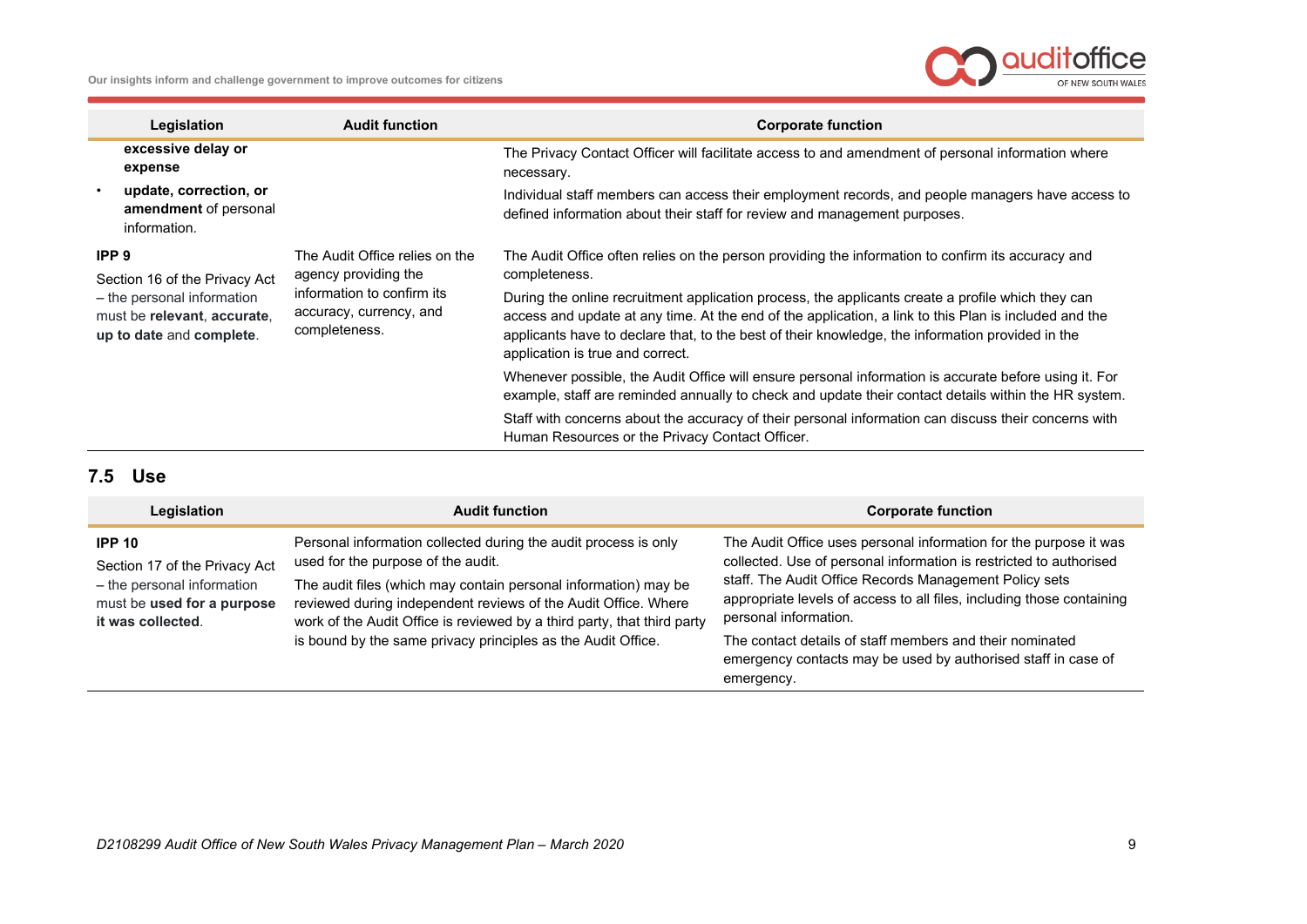

#### <span id="page-12-1"></span>**7.6 Disclosure**

| Legislation                                                                 | <b>Audit function</b>                                                                                                                                                                                                                                                                                                                                                                                                                                                                                                                                                                                                                                                                   | <b>Corporate function</b>                                                                                                                                                                                                                                                                                                                             |
|-----------------------------------------------------------------------------|-----------------------------------------------------------------------------------------------------------------------------------------------------------------------------------------------------------------------------------------------------------------------------------------------------------------------------------------------------------------------------------------------------------------------------------------------------------------------------------------------------------------------------------------------------------------------------------------------------------------------------------------------------------------------------------------|-------------------------------------------------------------------------------------------------------------------------------------------------------------------------------------------------------------------------------------------------------------------------------------------------------------------------------------------------------|
| IPP 11 and IPP 12<br>Sections 18 and 19 of the<br>Privacy Act - information | The Audit Office is prevented by the secrecy provisions of section<br>38(1) of the Government Sector Audit Act and section 425(1) of<br>the Local Government Act from disclosing any information                                                                                                                                                                                                                                                                                                                                                                                                                                                                                        | The Audit Office will not disclose personal information unless<br>permitted by sections 18 and 19 of the Privacy Act.                                                                                                                                                                                                                                 |
| (including sensitive<br>information) can only be<br>disclosed with consent. | (including sensitive personal information) collected during the<br>audit process. Sections 38(2) of the Government Sector Audit Act<br>and 425(2) of the Local Government Act contain exceptions to the<br>requirements of the secrecy provisions, for example the secrecy<br>provisions do not apply where disciplinary proceedings are taken<br>against a public official.                                                                                                                                                                                                                                                                                                            | The Audit Office will take particular care not to disclose sensitive<br>personal information without consent. For example, information<br>about ethnic or racial origin, political opinions, religious or<br>philosophical beliefs, sexual activities or trade union membership.<br>The Audit Office will only disclose sensitive information without |
|                                                                             | There are some limited situations where the Audit Office may be                                                                                                                                                                                                                                                                                                                                                                                                                                                                                                                                                                                                                         | consent in order to deal with a serious or imminent threat to any<br>person's health and safety.                                                                                                                                                                                                                                                      |
|                                                                             | required to disclose information collected during an audit. For<br>example, the Audit Office is required to report possible corrupt<br>conduct to the Independent Commission Against Corruption.<br>Other situations may arise where the Audit Office is legally<br>required to disclose personal information.                                                                                                                                                                                                                                                                                                                                                                          | The Audit Office's Social Media Policy requires staff to:<br>comply with privacy legislation when using social media in<br>$\bullet$<br>connection with their employment; and<br>not compromise the privacy of an individual.                                                                                                                         |
|                                                                             | In addition to the secrecy requirements of the Government Sector<br>Audit Act and Local Government Act, the Accounting Professional<br>and Ethical Standards Board's (APESB) Code of Ethics for<br>Professional Accountants (November 2018) imposes an ethical<br>requirement on professional accountants to respect the<br>confidentiality of information acquired as a result of professional<br>and business relationships, not to disclose any such information to<br>third parties without proper and specific authority, unless there is a<br>legal or professional right or duty to disclose and not to use the<br>information for the personal advantage of the APESB member or | As part of the oversight agency role, the Audit Office has a<br>Memorandum of Understanding with the NSW Ombudsman and a<br>Memorandum of Understanding with the Office of Local<br>Government to cover the referral and sharing of information about<br>PIDs and complaints. Both memoranda provide for confidentiality<br>of information shared.    |

<span id="page-12-0"></span>third parties.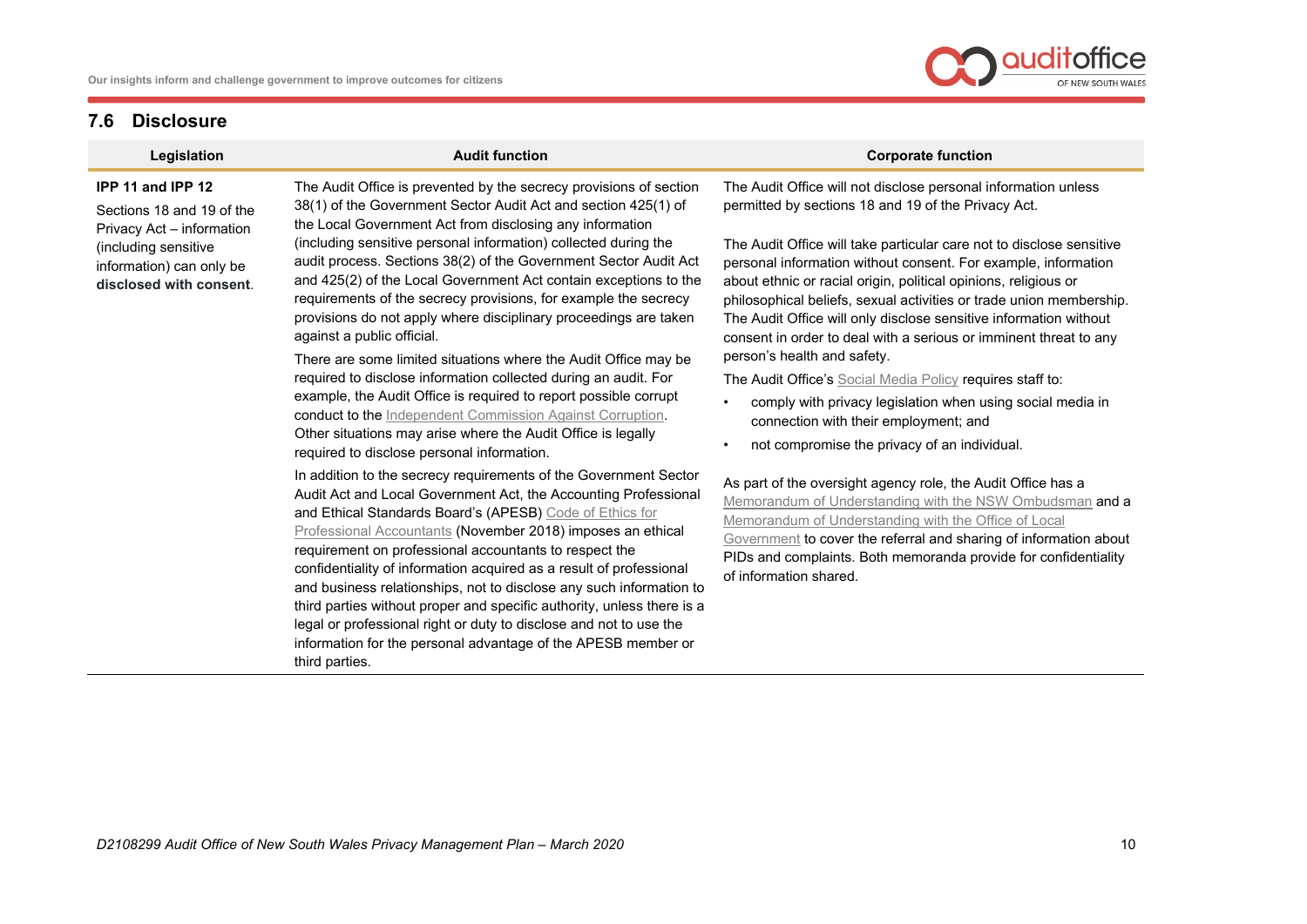

#### <span id="page-13-0"></span>**Breaches of the Privacy Act and the Health Records Act** 8.

All Audit Office staff are responsible for ensuring their awareness of and compliance with privacy policies and procedures. Breach of the Audit Office's privacy policies may result in disciplinary action. Any suspected breach of privacy or a misuse of personal information must be immediately reported to the Privacy Contact Officer or appropriate people manager. Public sector employees may be fined or imprisoned for misusing personal information under the Privacy Act and the Health Records Act.

[Appendix 1](#page-15-0) contains a list of offences under the Privacy Act and the Health Records Act.

#### <span id="page-13-1"></span>**8.1 Data Breach Management Policy**

The Audit Office has a Data Breach Management Policy to provide guidance to staff on managing data breaches, including those involving personal information. The Audit Office also has a register to capture and report on data breach incidents and response to those incidents.

#### <span id="page-13-2"></span> $9<sub>-</sub>$ **Review rights and complaints**

#### <span id="page-13-3"></span>**9.1 Complaints**

If an individual has a complaint about how the Audit Office has dealt with their personal information, they can seek to resolve the matter informally by contacting the Privacy Contact Officer with the details of the complaint. Information about how to make a complaint about the Audit Office and a copy of the Complaints Management Policy are available on the Audit Office [website.](https://www.audit.nsw.gov.au/make-a-complaint-about-us)

#### <span id="page-13-4"></span>**9.2 Internal review**

If a person feels aggrieved by the conduct of the Audit Office in respect of a privacy issue, they are entitled to an internal review under the Privacy Act. An application for internal review must:

- be in writing
- be addressed to the Audit Office of New South Wales
- include a return address for correspondence
- be lodged within six months of the date the applicant first became aware of the conduct.

An internal review can be requested by filling out [the internal review form](https://www.ipc.nsw.gov.au/privacy-complaint-internal-review-application-form) available on the IPC website. It is not compulsory to complete the form, however an internal review must be requested in writing.

The review will be conducted by the Privacy Contact Officer or another member of staff appointed by the Auditor-General if the matter is about the conduct of the Privacy Contact Officer.

When carrying out an internal review, the Audit Office will refer to the Privacy Commissioner's guidance materials available on the IPC website, in particular the [Privacy Internal Review Checklist](https://www.ipc.nsw.gov.au/sites/default/files/2019-02/Checklist_Privacy_Internal_Review_July2014_3.pdf) and [guidance for conducting internal reviews.](https://www.ipc.nsw.gov.au/privacy/privacy-resources-public-sector-agencies/how-handle-internal-review)

The Audit Office will acknowledge receipt of a request for an internal review within seven days and complete the internal review within 60 days. The Privacy Contact Officer will keep the applicant up to date with the progress of the internal review and will advise as soon as practicable if the review is likely to take more than 60 days.

Within 14 days of completing the review, the Audit Office will notify the applicant in writing about the findings of the review, the actions the Audit Office proposes to take and the right to further review.

As required by the Privacy Act, the Audit Office will:

- notify the Privacy Commissioner of an application for internal review
- keep the Privacy Commissioner informed of the progress of the review
- inform the Privacy Commissioner of the findings of the review and the action proposed to be taken in relation to the matter.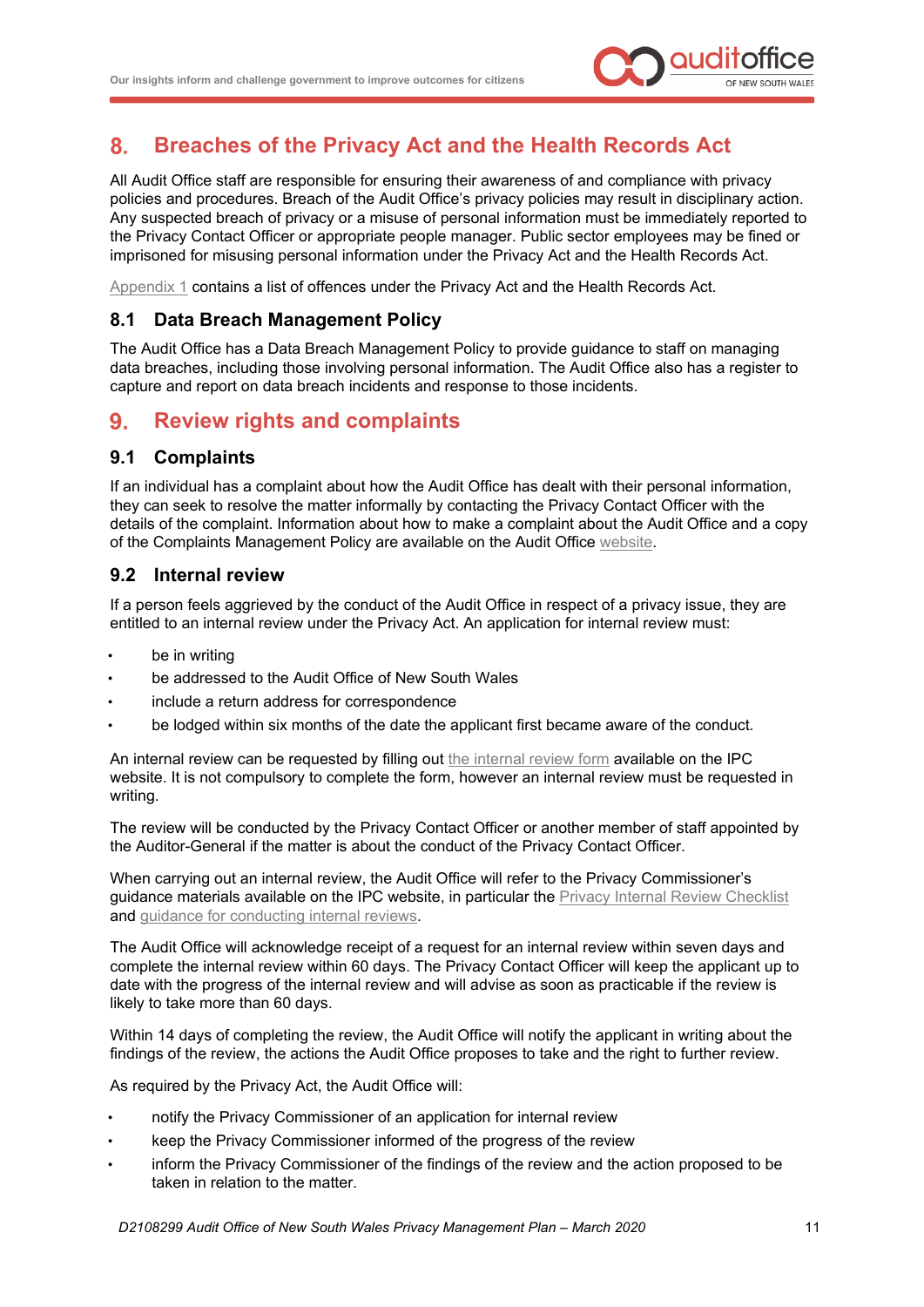

The Privacy Commissioner can make submissions to the Audit Office in relation to the subject matter of the application for internal review.

Pursuant to clause 10 of the *[Annual Reports \(Statutory Bodies\) Regulation 2015](https://www.legislation.nsw.gov.au/#/view/regulation/2015/493)*, the Audit Office will record requests for and outcomes of any internal reviews conducted in its annual report.

#### <span id="page-14-4"></span><span id="page-14-0"></span>**9.3 External review by the NSW Civil and Administrative Tribunal**

If the Audit Office has not completed the review within 60 days or the applicant disagrees with the findings of the internal review or is not satisfied with the action taken by the Audit Office in relation to the application, the applicant has the right to apply to the NSW Civil and Administrative Tribunal for an external review of the conduct.

Further information about making an application to the tribunal can be found on their [website.](http://www.ncat.nsw.gov.au/) The contact details for the tribunal are:

Phone: 1300 006 228 Address: Level 10, John Maddison Tower, 86-90 Goulburn Street, Sydney NSW 2000

#### <span id="page-14-1"></span>**9.4 Complaints to the Privacy Commissioner**

An individual can make a complaint to the Privacy Commissioner about a breach of their privacy by the Audit Office. More information about the role of the IPC in handling complaints can be found on the IPC [website.](https://www.ipc.nsw.gov.au/) The contact details for the IPC are:

Email: [ipcinfo@ipc.nsw.gov.au](mailto:ipcinfo@ipc.nsw.gov.au) Phone: 1800 472 679 Post: GPO Box 7011, Sydney NSW 2001

#### <span id="page-14-2"></span>**10. Contacting the Audit Office**

For more information about this Plan or about the personal information the Audit Office holds, please contact the Privacy Contact Officer:

Email: [governance@audit.nsw.gov.au](mailto:governance@audit.nsw.gov.au) Phone: 02 9275 7100<br>Post: GPO Box 12: GPO Box 12, Sydney NSW 2001

#### <span id="page-14-3"></span>**11. Review**

The Plan will be reviewed at least every two years in the absence of any significant changes or more frequently where required taking into account legislative or organisational changes, risk factors and consistency with other policies. The next review is due in March 2022.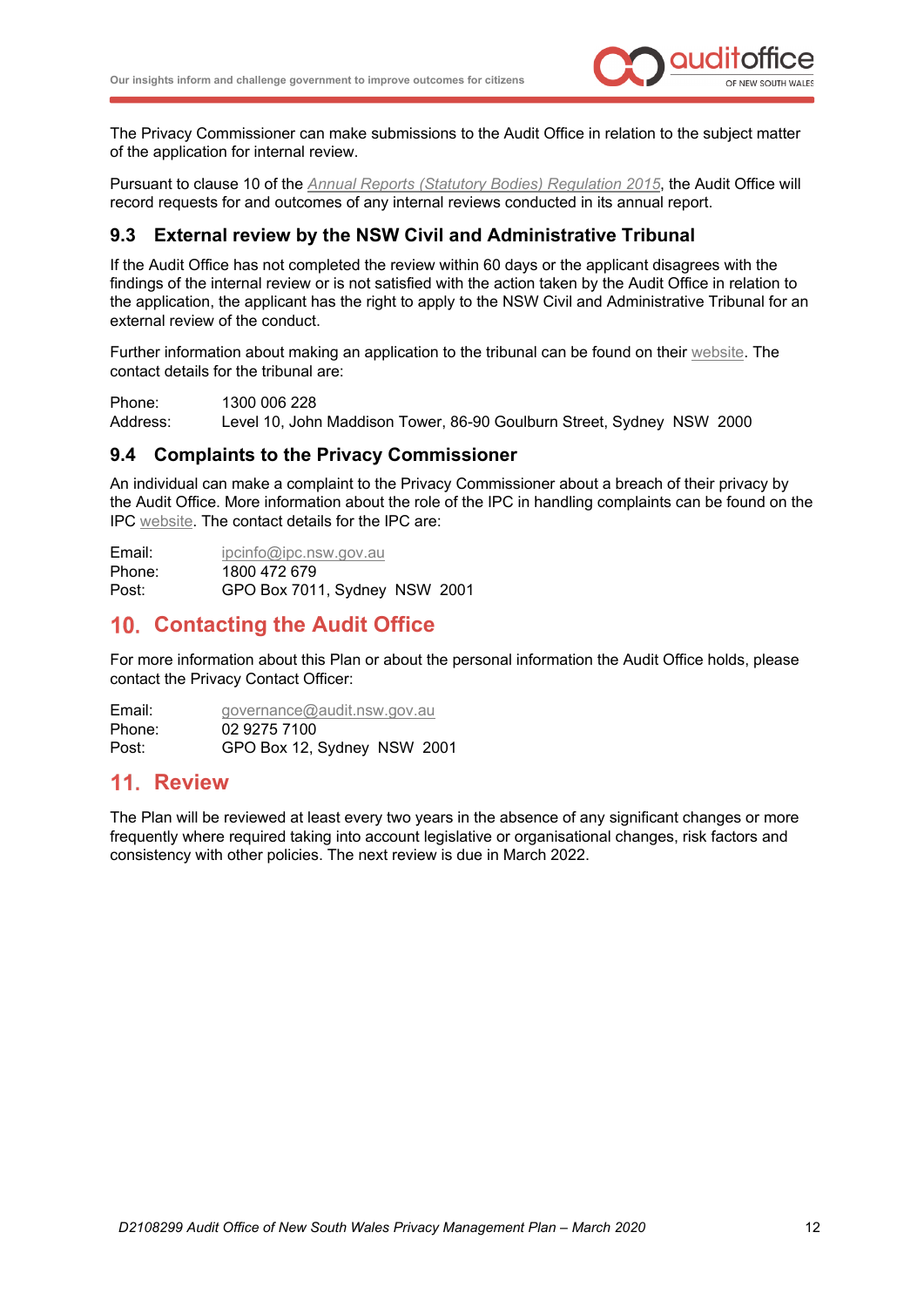

#### <span id="page-15-0"></span>**Appendix 1: About NSW's privacy laws**

This section contains a general summary of how the Audit Office must manage personal and health information under the Privacy Act, the Health Records Act and other relevant laws. For more information, please refer directly to the relevant law, contact the Audit Office or visit the Audit Office website.

#### <span id="page-15-1"></span>**The Privacy Act and personal information**

The Privacy Act sets out how the Audit Office must manage personal information.

#### <span id="page-15-2"></span>**1.1 About personal information**

Personal information is defined in section 4 of the Privacy Act and is essentially any information or opinions about a person where that person's identity is apparent or can be reasonably ascertained. Personal information can include a person's name and address, details about their family life, their sexual preferences, financial information, fingerprints and photos. There are some kinds of information that are not personal information, such as information about someone who has been dead for more than 30 years, information about someone that is contained in a publicly available publication, or information or an opinion about a person's suitability for employment as a public-sector official. Health information is generally excluded here as it is covered by the Health Records Act.

#### <span id="page-15-3"></span>**1.2 Information protection principles (IPPs)**

Part 2, Division 1 of the Privacy Act contains 12 IPPs with which the Audit Office must comply. Below is an overview of the principles as they apply to the Audit Office.

#### **Collection**

1. The Audit Office collects personal information only for a lawful purpose that is directly related to the Audit Office's functions and activities.

2. In the exercise of its corporate functions, the Audit Office collects personal information directly from the person concerned.

3. The Audit Office informs people why their personal information is being collected, what it will be used for, and to whom it will be disclosed. The Audit Office will tell people how they can access and amend their personal information and any possible consequences if they decide not to give their personal information to the Audit Office

4. The Audit Office ensures personal information is relevant, accurate, not excessive and does not unreasonably intrude into the personal affairs of people.

#### **Storage**

5. The Audit Office stores personal information securely, keeps it no longer than necessary and destroys it appropriately. Personal information is protected from unauthorised access, use, or disclosure.

#### **Access and accuracy**

6. The Audit Office is transparent about any personal information stored, what it is used for and the right to access and amend it.

7. The Audit Office allows people to access their own personal information without unreasonable delay or expense.

8. The Audit Office allows people to update, correct, or amend their personal information where necessary.

9. The Audit Office makes sure that personal information is relevant and accurate before using it.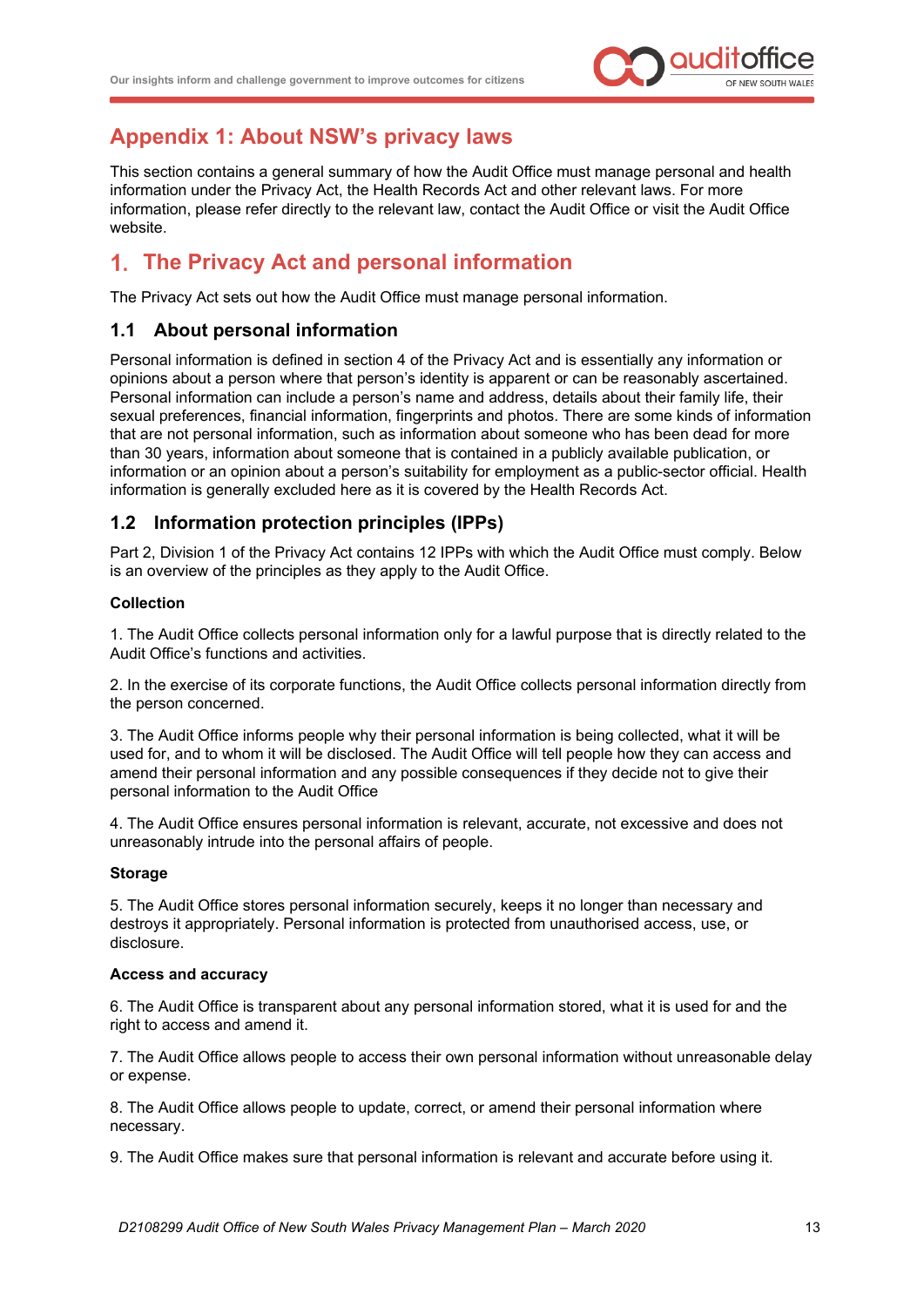

#### **Use**

10. The Audit Office only uses personal information for the purpose it was collected for unless the person consents to the information being used for an unrelated purpose.

#### **Disclosure**

11. The Audit Office will only disclose personal information with people's consent unless they were already informed of the disclosure when the personal information was collected.

12. The Audit Office does not disclose, without consent, sensitive personal information, such as ethnicity or racial origin, political opinions, religious or philosophical beliefs, health or sexual activities, or trade union membership.

#### <span id="page-16-0"></span>**1.3 Exemptions to the IPPs**

Part 2, Division 3 of the Privacy Act contains exemptions that may allow the Audit Office to not comply with IPPs in certain situations.

The Audit Office is not required to comply with IPPs with respect to the collection, use or disclosure of personal information if the collection, use or disclosure of the information is reasonably necessary to enable the auditing of the accounts or performance of a public-sector agency or group of public sector agencies.

Public interest directions can modify the IPPs for any NSW public sector agency. These are available on the IPC website. Currently, there are none that are likely to affect how the Audit Office manages personal information.

#### <span id="page-16-1"></span>**1.4 Offences**

Offences can be found in Part 8 of the Privacy Act. It is an offence for the Audit Office to:

- intentionally disclose or use personal information about an individual to which the official has or had access to in the exercise of his or her official functions
- offer to supply personal information that has been disclosed unlawfully
- hinder the Privacy Commissioner or a staff member from doing their job.

#### <span id="page-16-2"></span>**1.5 Public registers**

Part 6 of the Privacy Act also governs how NSW public sector agencies should manage personal information contained in public registers. The Audit Office neither holds nor maintains any public registers, so this section of the Privacy Act does not apply to the Audit Office.

#### <span id="page-16-3"></span> $2.$ **The Health Records Act and health information**

The Health Records Act sets out how the Audit Office must manage health information.

#### <span id="page-16-4"></span>**2.1 About health information**

Health information is a more specific type of personal information and is defined in section 6 of the Health Records Act. Health information can include information about a person's physical or mental health, such as a psychological report, blood test, an X-ray, or even information about a person's medical appointment. It can also include personal information that is collected to provide to a health service, such as a name and contact number on a medical record.

#### <span id="page-16-5"></span>**2.2 Health privacy principles (HPPs)**

Schedule 1 of the Health Records Act contains 15 HPPs that the Audit Office must comply with. Below is an overview of the principles as they apply to the Audit Office.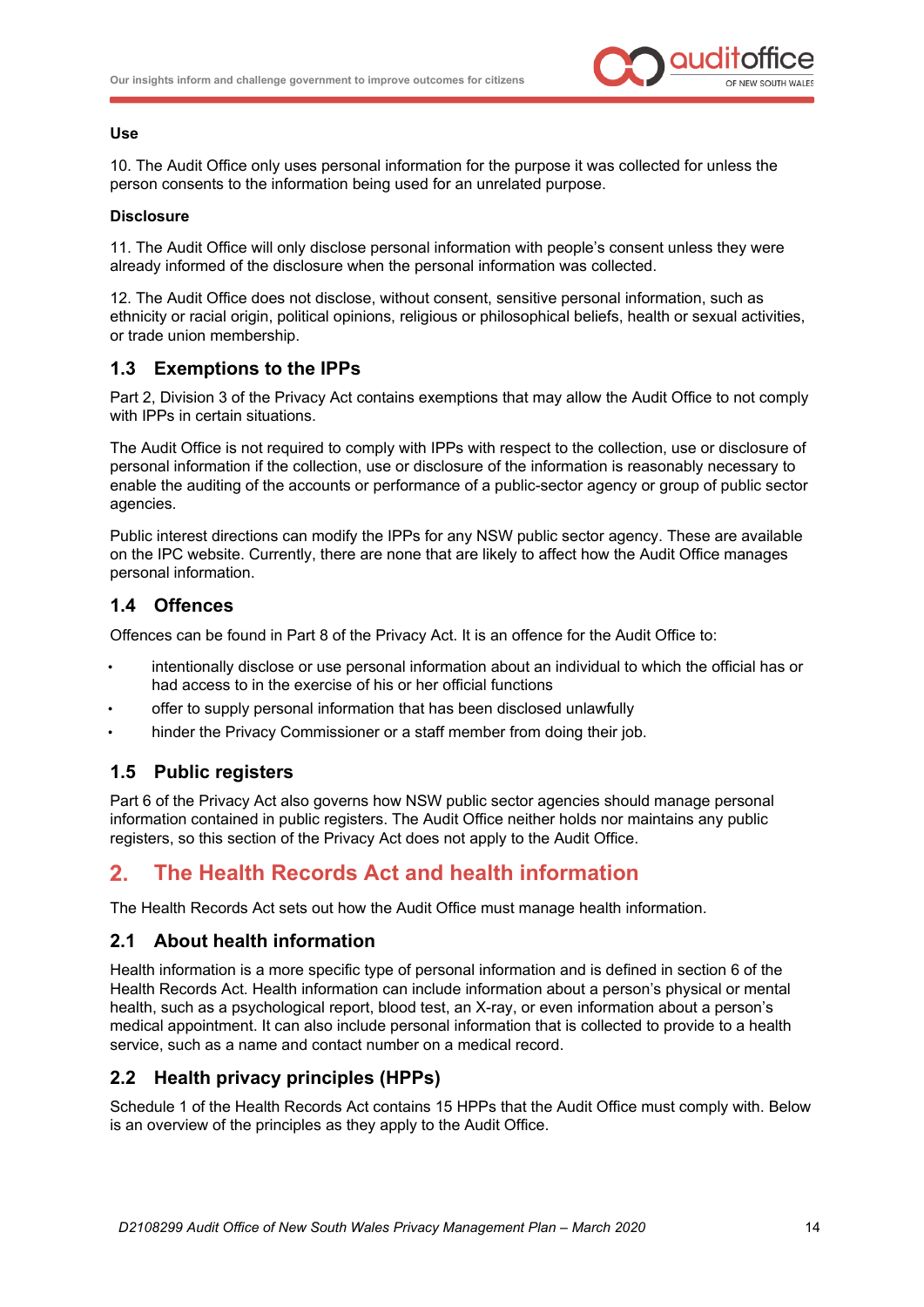

#### **Collection**

1. The Audit Office collects health information only for lawful purposes that are directly related to the Audit Office's functions and activities.

2. The Audit Office makes sure health information is relevant, accurate, not excessive and does not unreasonably intrude into the personal affairs of people.

3. In the exercise of its corporate functions, the Audit Office collects health information directly from the person concerned (where possible).

4. The Audit Office informs people why their health information is being collected, what it will be used for and to whom it will be disclosed. The Audit Office will tell people how they can access and amend their health information and any possible consequences if they decide not to give their health information to the Audit Office.

#### **Storage**

5. The Audit Office stores health information securely, keeps it no longer than necessary and destroys it appropriately. Health information is protected from unauthorised access, use, or disclosure.

#### **Access and accuracy**

6. The Audit Office is transparent about the health information stored about people, what the information is used for and the right to access and amend it.

7. The Audit Office allows people to access their own health information without unreasonable delay or expense.

8. The Audit Office allows people to update, correct, or amend their health information where necessary.

9. The Audit Office makes sure the health information is relevant and accurate before using it.

#### **Use**

10. The Audit Office only uses health information for the purpose it was collected for, unless the person consents to the information being used for an unrelated purpose.

#### **Disclosure**

11. The Audit Office will only disclose health information with people's consent, unless they were already informed of the disclosure when the health information was collected.

#### **Identifiers and anonymity**

12. The Audit Office does not use unique identifiers for health information, as they are not needed to carry out the functions of the Audit Office.

13. The Audit Office allows people to stay anonymous where it is lawful and practical.

#### **Transfers and linkage**

14. The Audit Office does not usually transfer health information outside of NSW.

15. The Audit Office does not currently use a health records linkage system and does not anticipate using one in the future. However, if one were to be used, the Audit Office would not use one without people's consent.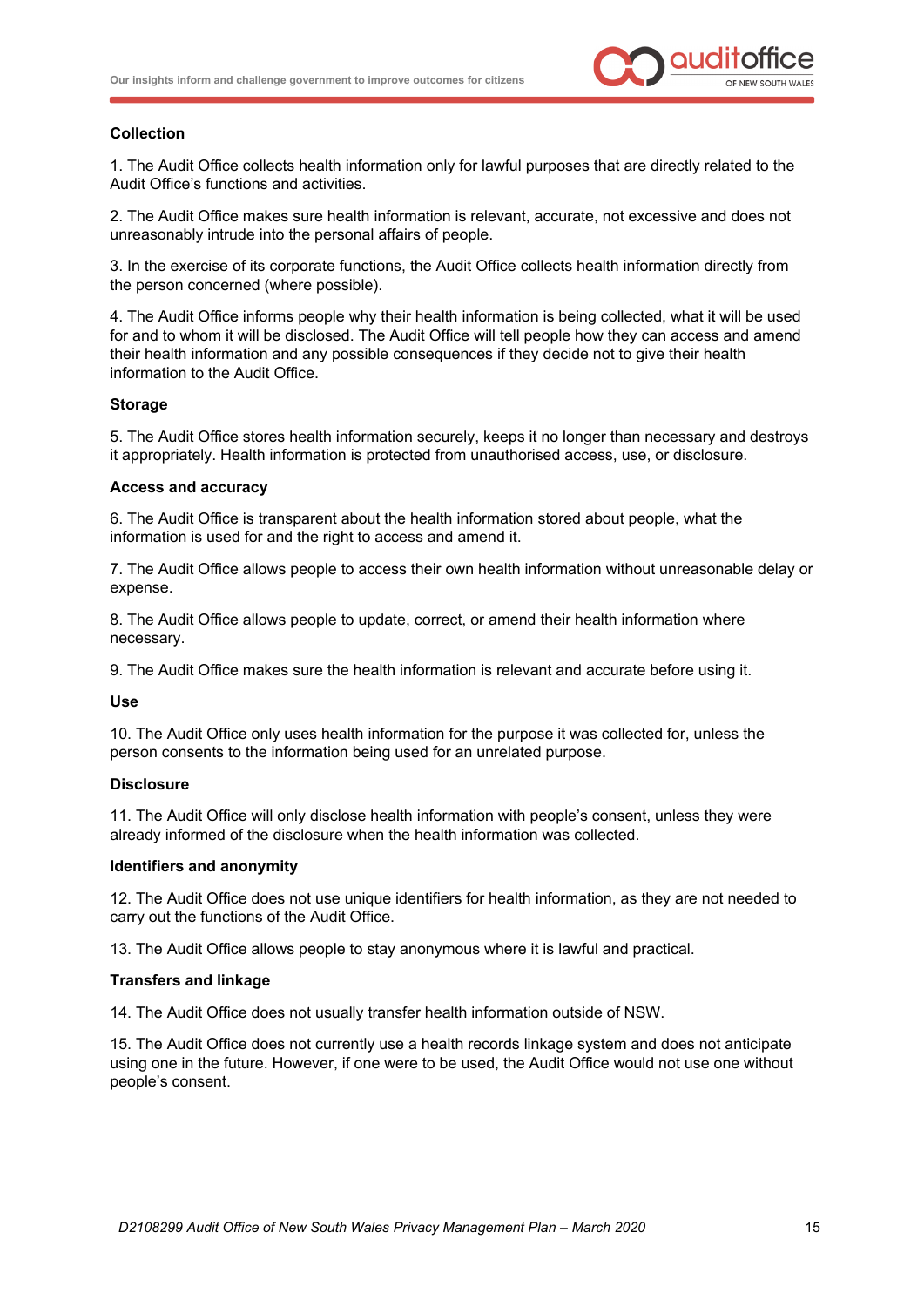

#### <span id="page-18-0"></span>**2.3 Exemptions to the HPPs**

Clause 10(b) Schedule 1 to the Health Records Act permits an agency to use health information for a secondary purpose if:

- the secondary purpose is directly related to the primary purpose and
- it can be reasonably expected the agency will use the information for the secondary purpose.

The IPC Statutory quidelines on the management of health services clarifies that the 'direct relation exemption' in clause 10(b) Schedule 1 to the Health Records Act includes 'some quality assurance activities carried out by the organisation such as monitoring, evaluating, auditing the provision of the particular product or service the organisation has or is providing the person'.

Health privacy codes of practice and public interest directions can modify the HPPs for any NSW public sector agency. These are available on the IPC website. Currently, there are none that are likely to affect how the Audit Office manages health information.

#### <span id="page-18-1"></span>**2.4 Offences**

Offences can be found in Part 8 of the Health Records Act. It is an offence for the Audit Office to:

- intentionally disclose or use health information about an individual to which the official has or had access to in the exercise of his or her official functions
- offer to supply health information that has been disclosed unlawfully
- attempt to persuade an individual to refrain from making or to withdraw an application pursuing a request for access to health information or a complaint to the Privacy Commissioner or Tribunal
- by threat, intimidation, or false representation require another person to give consent or to do, without consent, an act for which consent is required.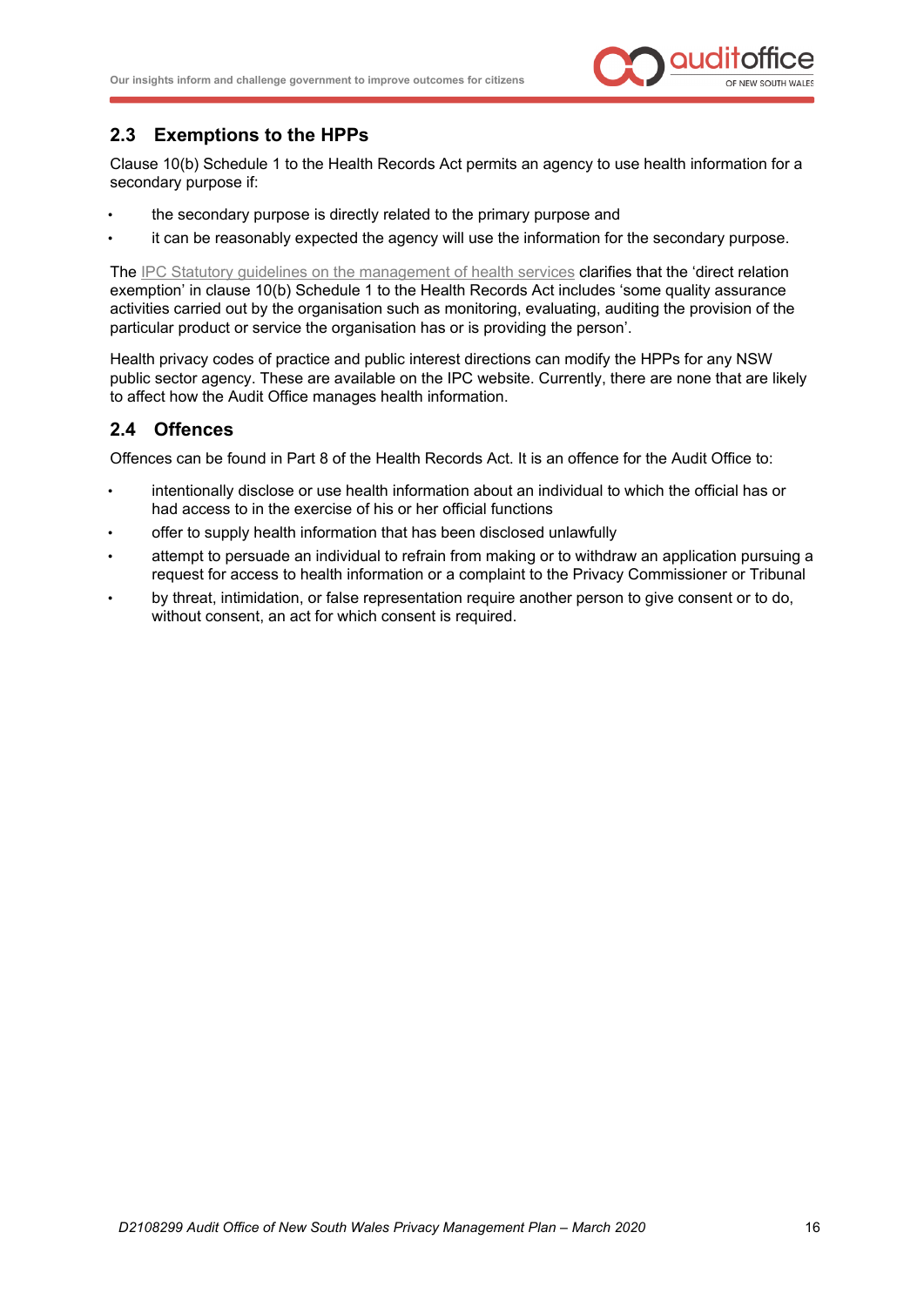

#### <span id="page-19-0"></span>**Appendix 2: Other applicable laws**

This section contains information about the other laws that affect how the Audit Office complies with the IPPs and HPPs.

#### <span id="page-19-1"></span>**2.1 Government Sector Audit Act**

Section 38(1) of the Government Sector Audit Act provides that the Audit Office must preserve and aid secrecy with respect to all matters and things that are part of the information collected during the audit process.

Section 38(2) contains exceptions to the requirements of the secrecy provisions, for example the secrecy provisions do not apply where disciplinary proceedings are taken against a public official.

#### <span id="page-19-2"></span>**2.2 Local Government Act**

Section 425(1) of the Local Government Act provides that the Audit Office must preserve and aid secrecy with respect to all matters and things that are part of the information collected during the audit process.

Section 425(2) contains exceptions to the requirements of the secrecy provisions, for example the secrecy provisions do not apply where disciplinary proceedings are taken against a public official.

#### <span id="page-19-3"></span>**2.3 Crimes Act**

Under part 6 of the Crimes Act, the Audit Office must not access or interfere with data in computers or other electronic devices unless it is authorised to do so.

#### <span id="page-19-4"></span>**2.4 GIPA Act and GIPA Regulation**

The object in the GIPA Act is to maintain and advance a system of responsible and representative democratic government that is open, accountable, fair and effective by providing access to government information. To support this, the GIPA Act focuses on making government information more readily available to the public. This means the Audit Office must release information unless there is an overriding public interest against doing so.

The GIPA Act provides a mechanism to access personal information or other information. An application can be made to the Audit Office to access information that the Audit Office holds. Sometimes, this information may include personal and/or health information.

The GIPA Act lists a number of considerations which can be taken into account when deciding not to release information to the public. These considerations include whether the disclosure would:

- reveal an individual's personal information
- contravene IPPs under the Privacy Act or the HPPs under the Health Records Act.

In addition, the GIPA Act contains specific provisions relating to information collected during the audit process. Schedule 2 of the GIPA Act provides that the information collected as part of the investigative, audit and reporting functions of the Audit Office is classified as excluded information. When information is classified as excluded information it is presumed that there is an overriding public interest against disclosing that information.

In practice, this means that any information (including personal information) that the Audit Office has collected during its investigating, auditing or reporting functions will not be disclosed by the Audit Office in response to a GIPA request.

#### <span id="page-19-5"></span>**2.5 ICAC Act**

Under section 8(1)(d) of the ICAC Act, the Audit Office staff cannot misuse information acquired in the course of their official functions.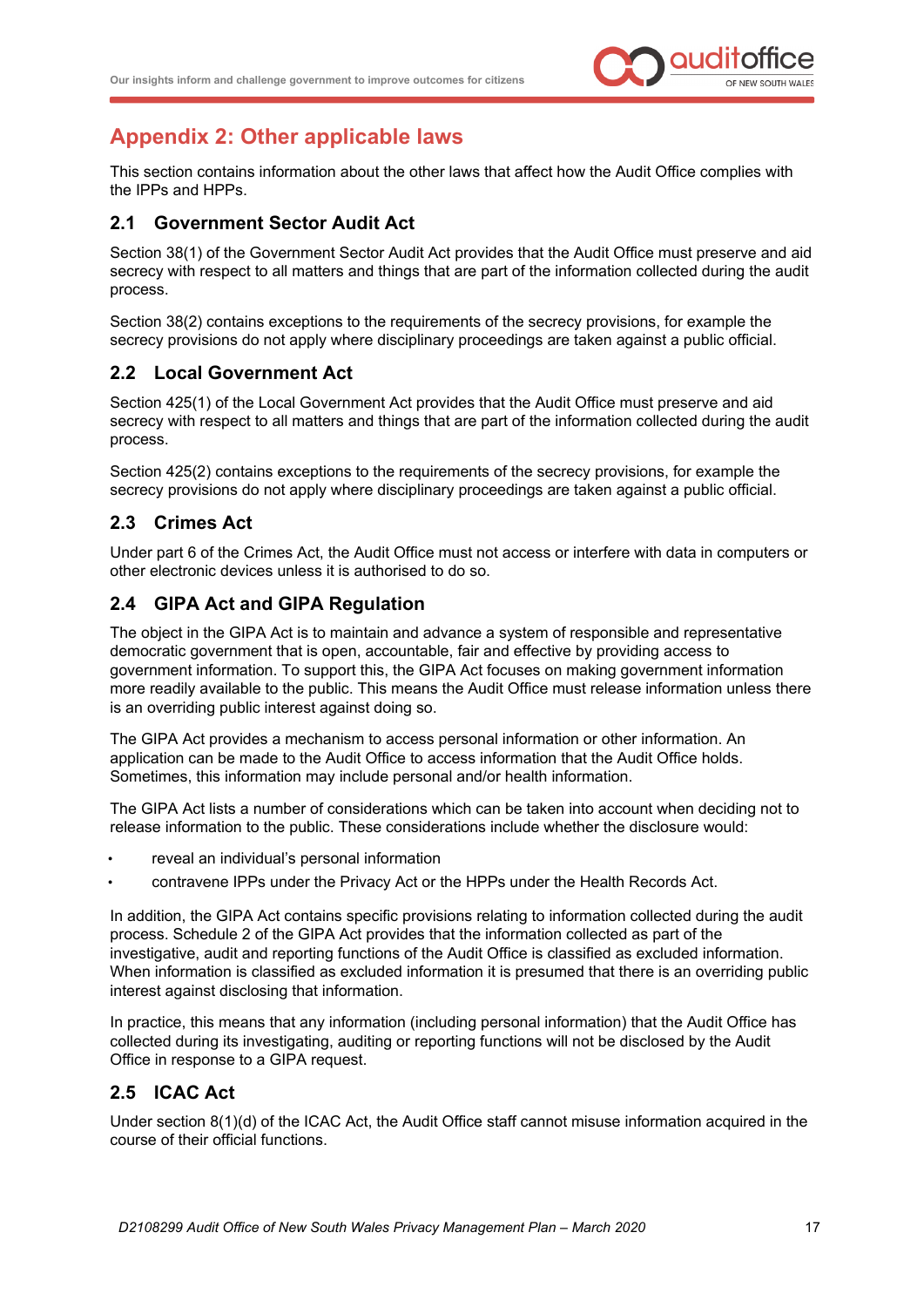

The Audit Office has an obligation under section 11 of the ICAC Act to report suspected corrupt conduct to the ICAC. In fulfilling this obligation, the Audit Office may be required to disclose information collected during an audit.

#### <span id="page-20-0"></span>**2.6 PID Act**

The PID Act sets in place a system to encourage public officials to report wrongdoings. The Audit Office is responsible for receiving complaints made as PIDs about serious and substantial waste, as provided under the PID Act. The definition of personal information under the Privacy Act excludes information contained in a PID. This means that personal information received or collected under the PID Act is not subject to the IPPs or HPPs.

The PID Act requires the Audit Office to not disclose information that might identify or tend to identify a person who has made a PID. This Plan includes the Audit Office's procedures to protect the information received in relation to PIDs. For further information, refer to the Audit Office's [Internal](https://www.audit.nsw.gov.au/sites/default/files/documents/Internal%20Public%20Interest%20Disclosure%20Policy%20-%20current%20version.pdf) and [External](https://www.audit.nsw.gov.au/sites/default/files/documents/External%20Public%20Interest%20Disclosures%20Policy%20-%20current%20version%20-%20February%202020.PDF.pdf) Public Interest Disclosures Policies.

#### <span id="page-20-1"></span>**2.7 State Records Act and State Records Regulation**

Defines the circumstances under which the Audit Office can destroy its records. It also authorises the State Archives and Records Authority to establish policies, standards and codes to ensure that NSW public sector agencies manage their records appropriately.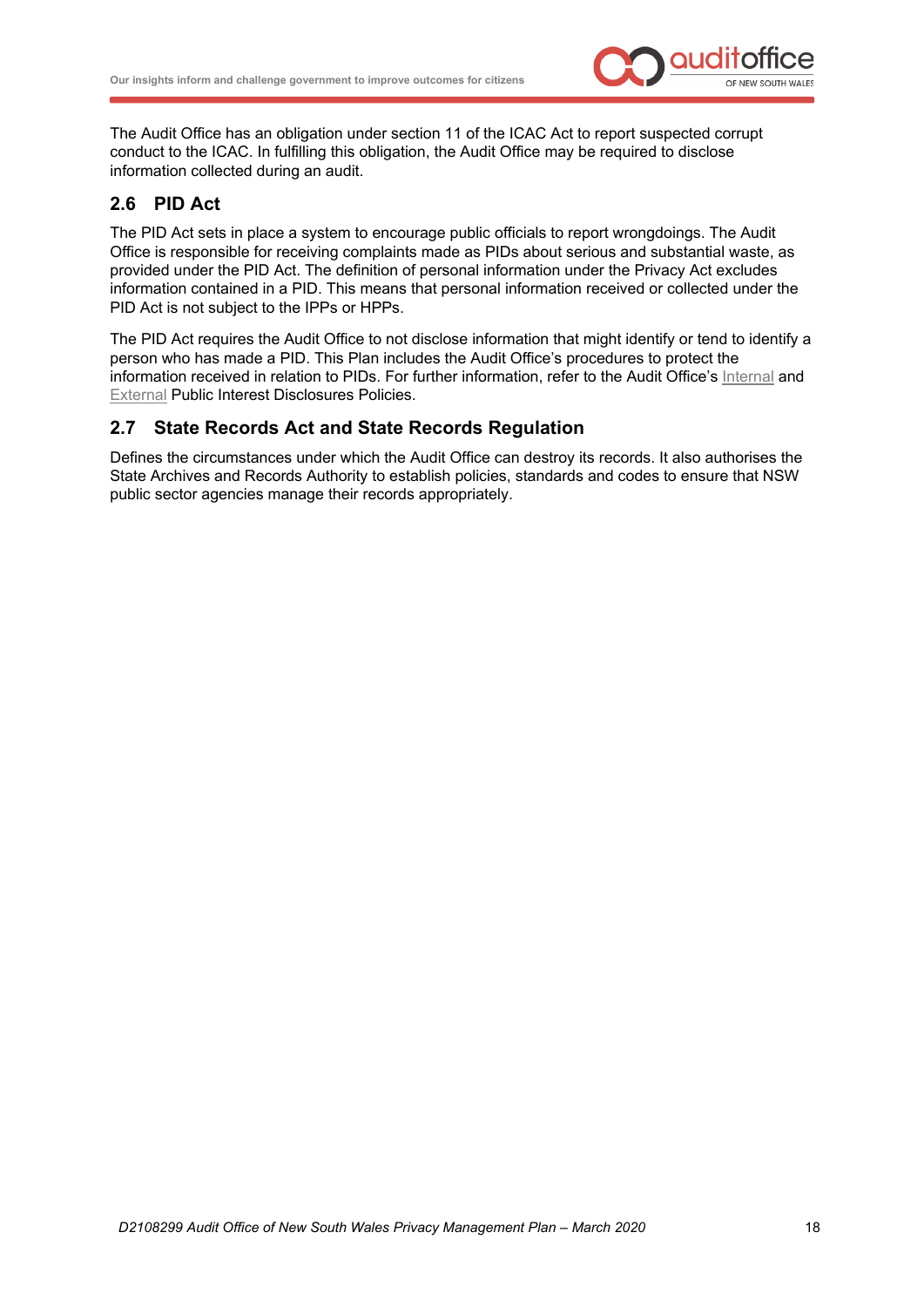

### <span id="page-21-0"></span>**Appendix 3: Audit Office privacy-related policies**

| <b>Title</b>                                                                                                                     | <b>Issue covered</b>                                                                                                      | <b>Author</b>       | <b>Access</b> |
|----------------------------------------------------------------------------------------------------------------------------------|---------------------------------------------------------------------------------------------------------------------------|---------------------|---------------|
| <b>Code of Conduct</b>                                                                                                           | Maintaining confidentiality and protecting<br>personal information and privacy.                                           | <b>Audit Office</b> | Website       |
| <b>Statement of Business</b><br><b>Ethics</b>                                                                                    | Maintaining confidentiality.                                                                                              | <b>Audit Office</b> | Website       |
| <b>Complaints</b><br><b>Management Policy</b>                                                                                    | Maintaining confidentiality and managing<br>personal information in accordance with the IPPs<br>in the Privacy Act.       | Audit Office        | Website       |
| <b>Records Management</b><br><b>Policy</b>                                                                                       | Ensuring that personal information is stored,<br>retained and disposed of appropriately.                                  | <b>Audit Office</b> | Intranet      |
| <b>Secure Desk and</b><br><b>Documentation Policy</b>                                                                            | Ensuring that personal information is stored,<br>retained and disposed of appropriately.                                  | <b>Audit Office</b> | Intranet      |
| <b>Office Access Policy</b>                                                                                                      | Ensuring that personal information is stored,<br>retained and disposed of appropriately.                                  | <b>Audit Office</b> | Intranet      |
| <b>Website Privacy Policy</b>                                                                                                    | Managing personal information in accordance<br>with the IPPs in the Privacy Act.                                          | Audit Office        | Website       |
| <b>Social Media Policy</b>                                                                                                       | Maintaining confidentiality and protecting privacy<br>of individuals.                                                     | <b>Audit Office</b> | Website       |
| <b>Internal Public Interest</b><br><b>Disclosures Policy and</b><br><b>External Public Interest</b><br><b>Disclosures Policy</b> | Maintaining confidentiality of the reporter.                                                                              | <b>Audit Office</b> | Website       |
| <b>Conflict of Interest</b><br><b>Policy and Professional</b><br><b>Independence Policy</b>                                      | Maintaining confidentiality and managing<br>personal information in accordance with the IPPs<br>in the Privacy Act.       | <b>Audit Office</b> | Website       |
| Internal Audit Manual                                                                                                            | Maintaining confidentiality.                                                                                              | <b>Audit Office</b> | Intranet      |
| <b>Office Executive Charter</b>                                                                                                  | Maintaining confidentiality.                                                                                              | <b>Audit Office</b> | Website       |
| <b>Audit and Risk</b><br><b>Committee Charter</b>                                                                                | Maintaining confidentiality.                                                                                              | <b>Audit Office</b> | Website       |
| <b>Remuneration</b><br><b>Committee Charter</b>                                                                                  | Maintaining confidentiality.                                                                                              | <b>Audit Office</b> | Website       |
| Data Breach<br><b>Management Policy</b>                                                                                          | Managing data breaches.                                                                                                   | <b>Audit Office</b> | Intranet      |
| <b>ICT Acceptable Use</b><br><b>Policy</b>                                                                                       | Maintaining confidentiality and protecting<br>personal information and privacy.                                           | <b>Audit Office</b> | Intranet      |
| <b>Bring Your Own Device</b><br>(BYOD) Policy                                                                                    | Guidance for the secure use and the data<br>contained on the devices.                                                     | <b>Audit Office</b> | Intranet      |
| <b>Mobile Device and</b><br><b>Remote Working Policy</b>                                                                         | Maintaining confidentiality and protecting<br>personal information and privacy.                                           | <b>Audit Office</b> | Intranet      |
| <b>Information Security</b><br><b>Policy</b>                                                                                     | Maintaining confidentiality and protecting<br>personal information and privacy.                                           | <b>Audit Office</b> | Intranet      |
| <b>Physical Security Policy</b>                                                                                                  | Details the requirements for the implementation<br>of physical security controls around the Audit<br>Office's facilities. | <b>Audit Office</b> | Intranet      |